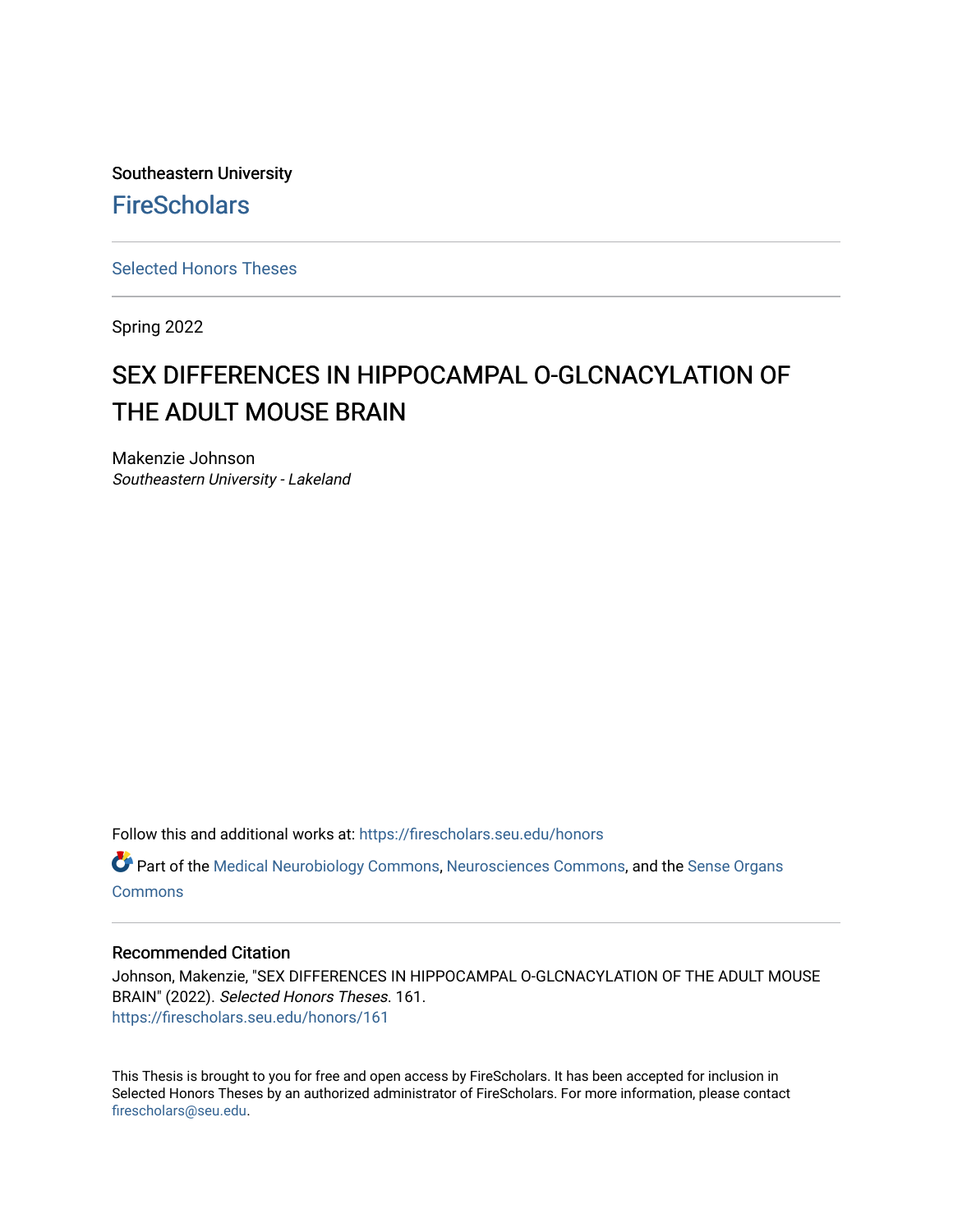### SEX DIFFERENCES IN HIPPOCAMPAL O-GLCNACYLATION OF THE ADULT MOUSE BRAIN

by

Makenzie Johnson

Submitted to the School of Honors Committee

in partial fulfillment

of the requirements for University Honors Scholars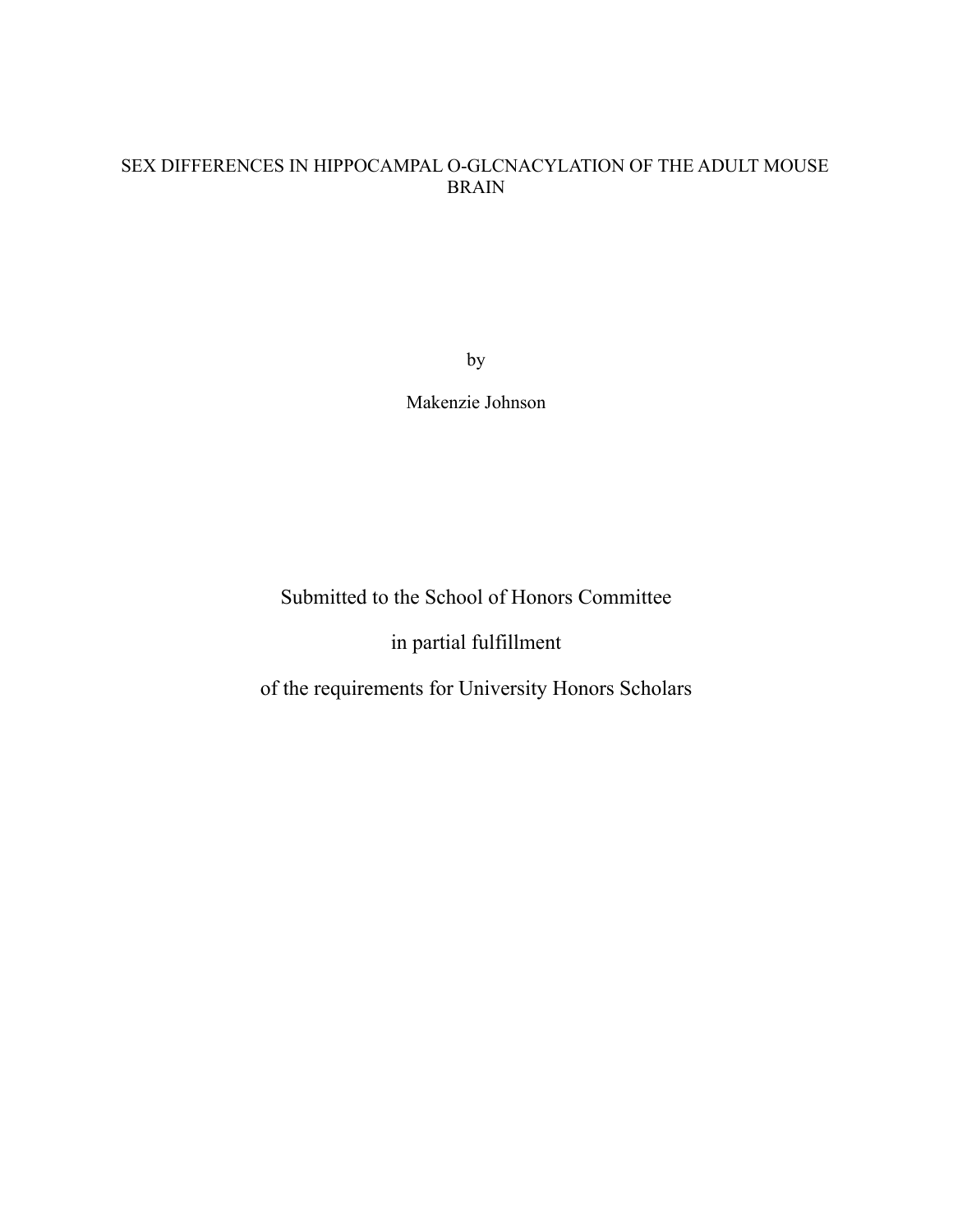# Copyright by Makenzie Johnson

2021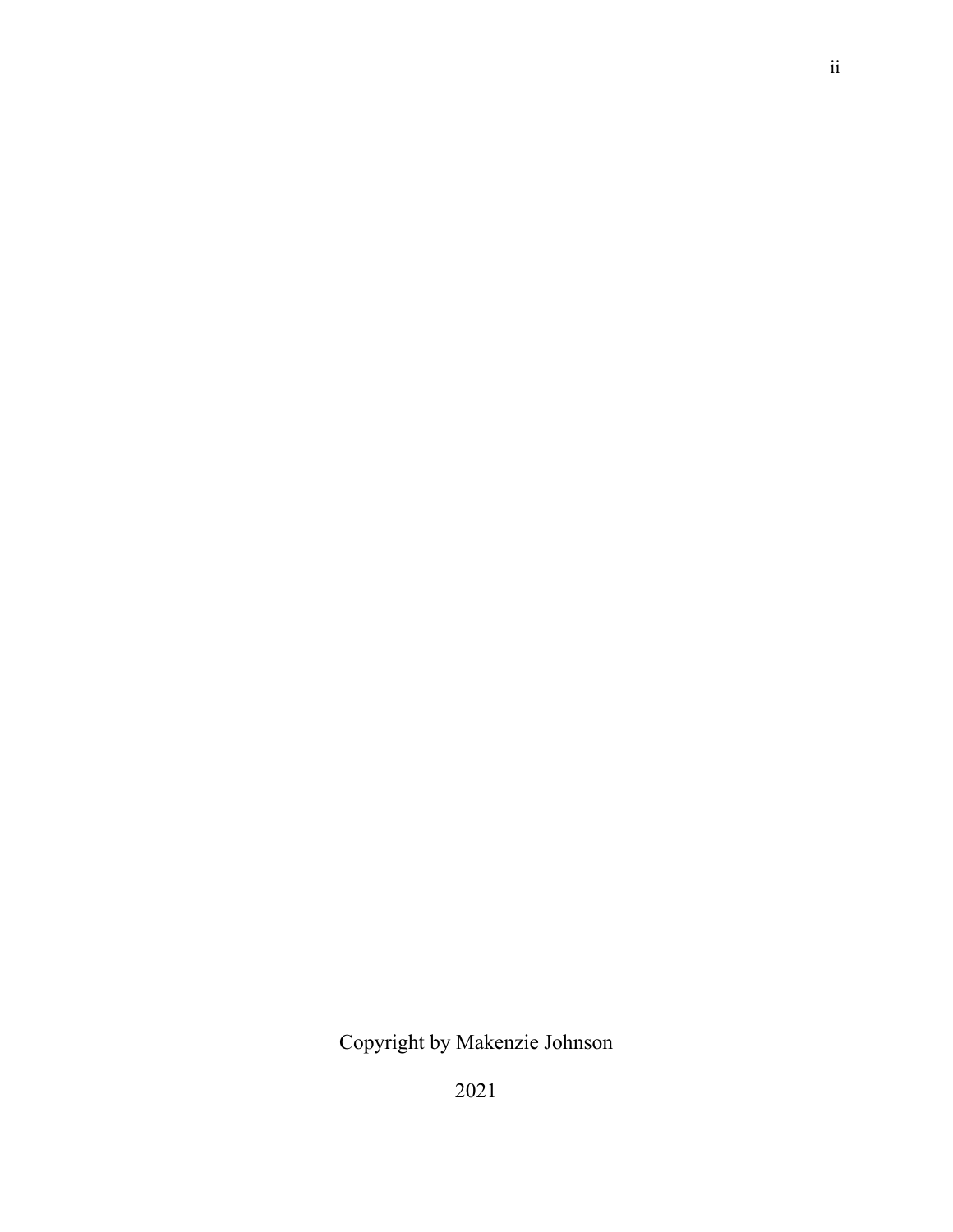### Dedication

This project is dedicated to those struggling with anxiety, depression, loneliness, and fear. You are not alone and you are loved, for our Father says, "Are not five sparrows sold for two pennies? And not one of them is forgotten before God" (Luke 12:6 ESV).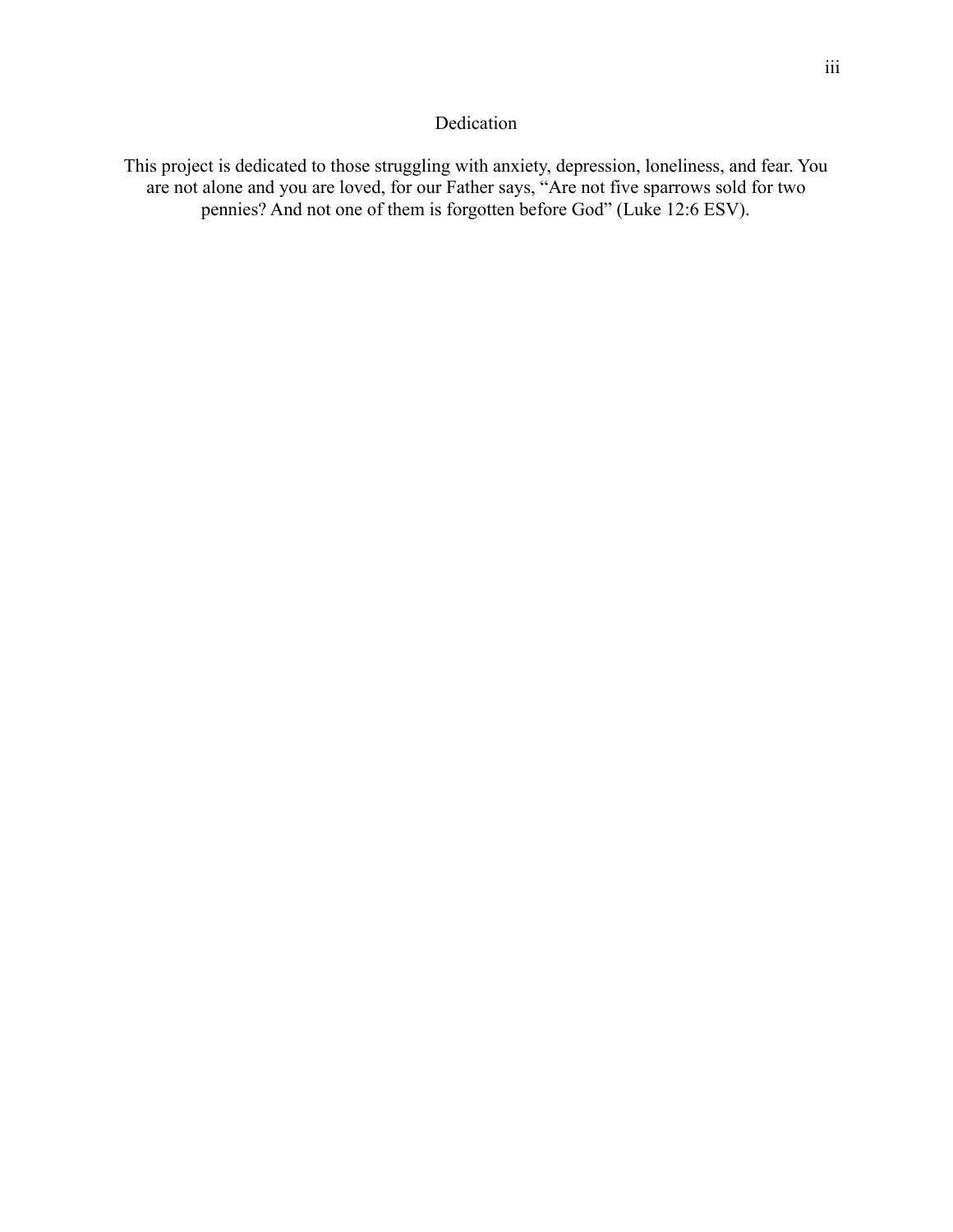#### Acknowledgements

First of all, I would like Dr. Franklin for being an incredible advisor and mentor, guiding me in this project, and helping me find the next steps in my career and life path. Secondly, I would like to thank my parents for supporting me throughout my college journey. I would also like to thank Dr. Salvatore, Dr. Abraham, and Dr. McConchie for the opportunities, guidance, and aid they have continuously offered me. In addition, I would like to thank all the mice that gave their lives to allow for the completion of this project. Finally, I would like to thank God for never abandoning me, constantly loving me, and providing me so many wonderful opportunities. I would not be here today without His grace and love.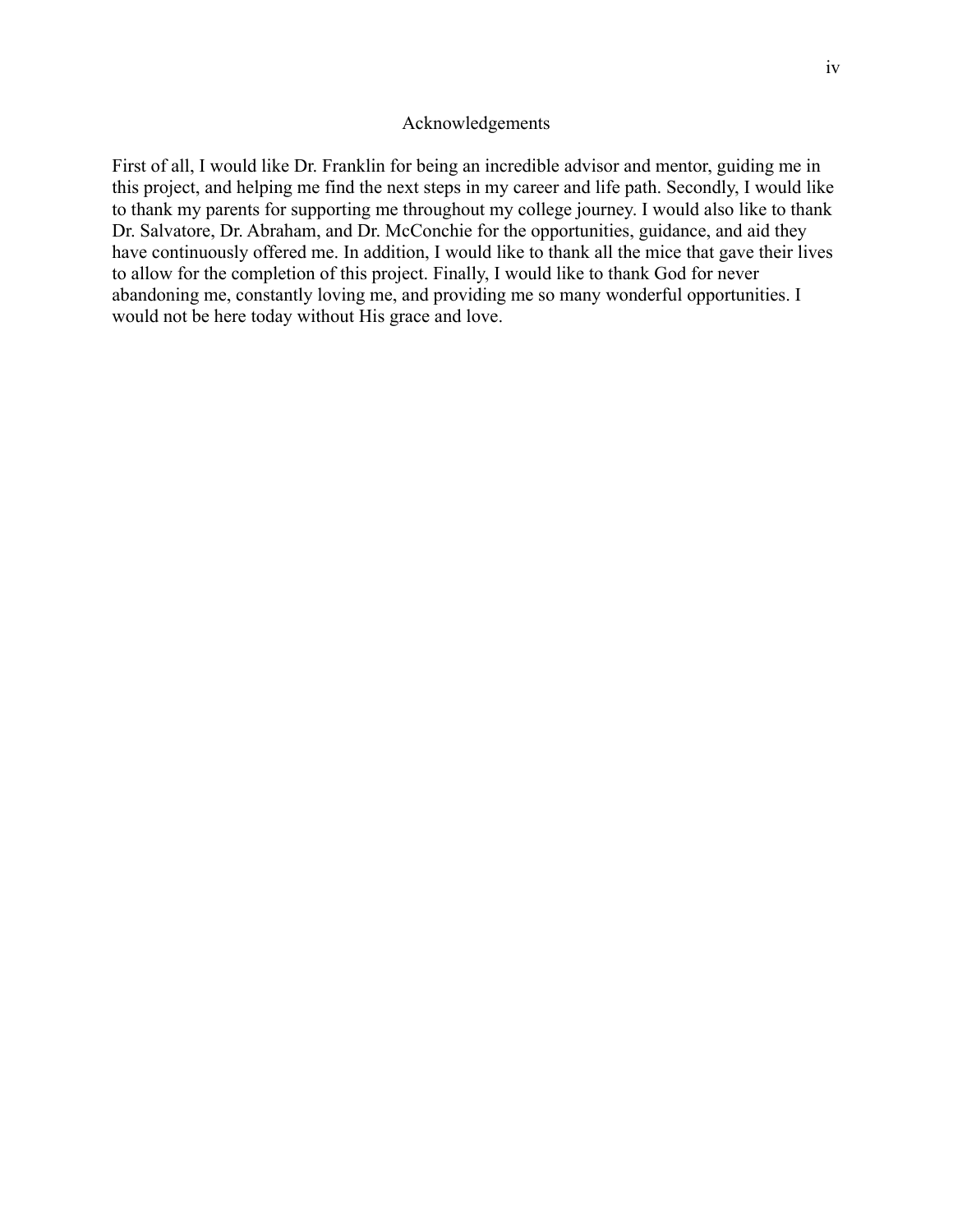The hippocampus is a structure in the brain crucial for learning and memory. This occurs by synaptic remodeling known as long term potentiation and long term depression. Modifications of proteins in the hippocampus can affect its function. One of these modifications is the addition of *O*-linked β-*N*-acetylglucosamine, also known as *O*-GlcNAc. This is a sugar produced from glucose by the hexosamine biosynthetic pathway that is reversibly added onto serine and threonine residues of proteins by *O*-GlcNAc Transferase, or OGT. It is reversibly removed from these residues by *O*-GlcNAcAse, or OGA. This modification has been implicated in diabetes, cardiac dysfunction, and neurodegenerative diseases. Furthermore, as the gene coding for OGT is located on the X chromosome, the two copies of this chromosome in females may lead to differential expression of OGT. Connectivity, structure, and hormone differences in male and female brains may likewise impact expression in the brain between sexes. A transgenic, or mutated, mouse model can be generated that prevents OGA expression when the mouse is taking a medication known as doxycycline. This is hypothesized to increase *O*-GlcNAc levels. Due to the prevalence of *O*-GlcNAc in various diseases of the brain, this study aimed to validate how levels of OGA, *O*-GlcNAc, and OGT are related in the hippocampus of mice both on and off doxycycline, and if expression differed between sexes. This was accomplished by western blot analysis. No significant differences were found between wild type and mutant mice, whether male or female and whether on or off doxycycline. These results indicate that the amount of time off doxycycline needed to impact OGA levels was not reached, and that male and female hippocampi express similar amounts of OGA and OGT. Future experiments may investigate how OGA, OGT, and *O*-GlcNAcylated protein levels differ by sex in other regions of the brain and subregions of the hippocampus. Other future studies may examine if longer time off doxycycline would change OGA and *O*-GlcNAc levels in the mouse hippocampus.

KEY WORDS: *O*-GlcNAcylation, Hippocampus, Western Blot, Tet-off System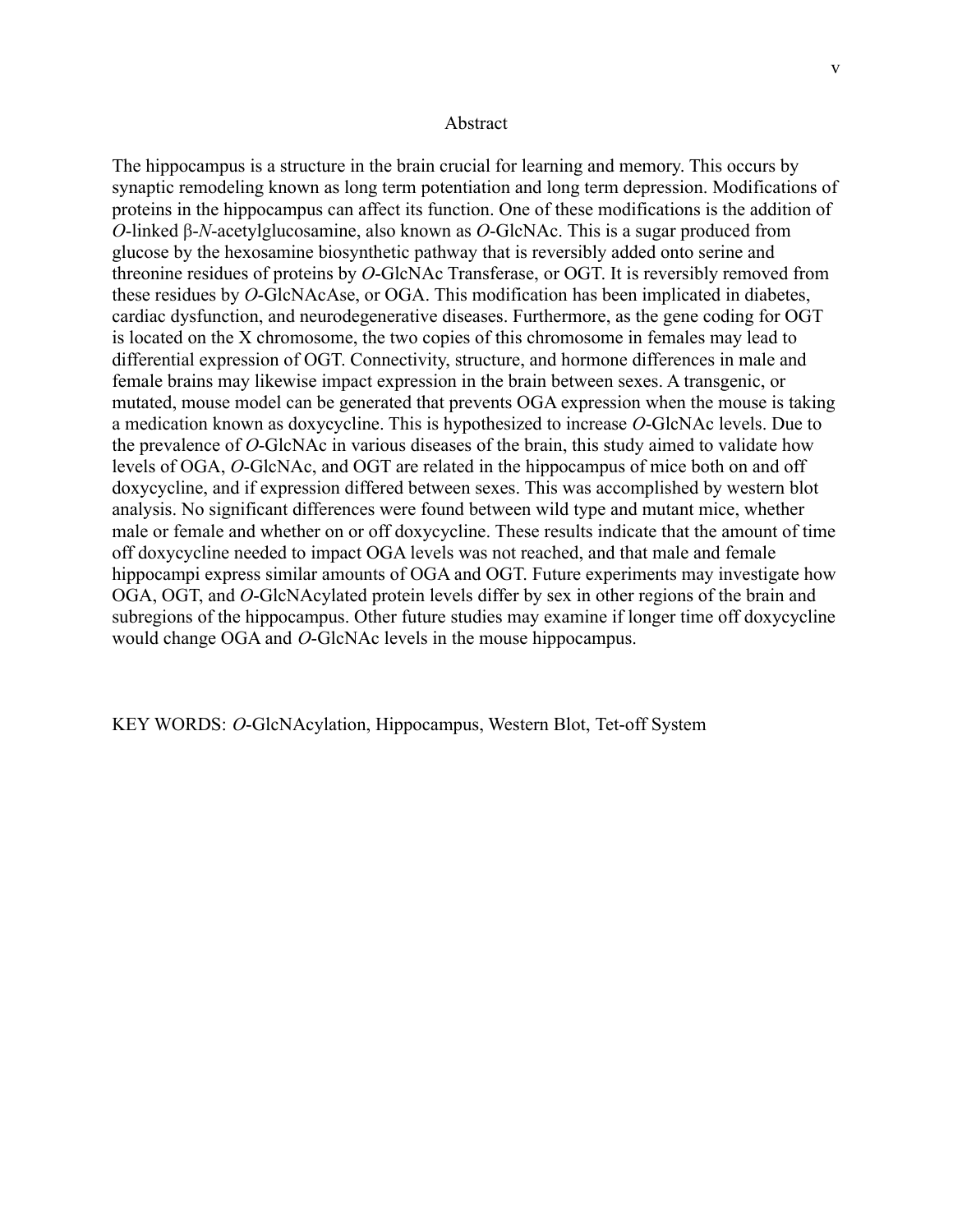| .29 |
|-----|
|     |
|     |

## Table of Contents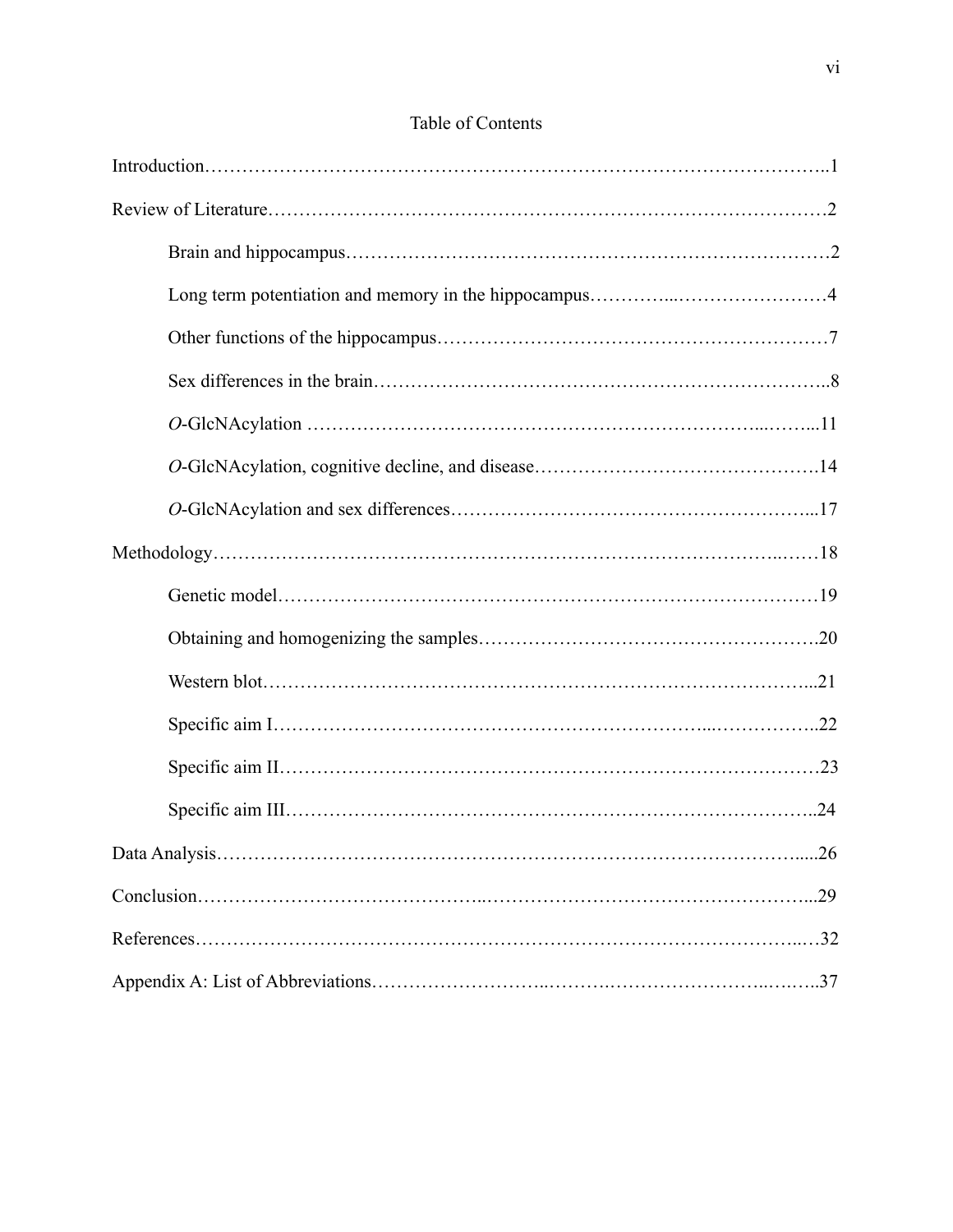#### **Introduction**

The brain is a highly plastic structure that goes through frequent shifts. Learning and memory take place in this structure, specifically in the hippocampus. This is a region with many excitatory pathways that is crucial in the processes of long-term potentiation and depression.<sup>1</sup> This region exhibits sexual dimorphisms resulting from differential responses to glucocorticoids and sex hormone modulation.<sup>2, 3</sup> It is one of the areas of the brain most highly modified with *O*-linked β-*N*-acetylglucosamine, or *O*-GlcNAc. <sup>4</sup> This modification is akin to phosphorylation and indicates the metabolic state of the body.<sup>5,6</sup> It is implicated in many diseases, especially those related to glucose metabolism. The enzymes *O*-GlcNAc Transferase, or OGT and *O*-GlcNAcAse, or OGA, regulate the addition and removal of this sugar. <sup>7</sup> This modification may also differ between males and females as the gene encoding for OGT is located on the X chromosome. <sup>6</sup> Therefore, this study will present a background on the hippocampus, learning, and memory in this structure, sexual dimorphisms in brain, *O*-GlcNAcylation, and implications for disease pathology. This will precede an investigation into specific differences in hippocampal *O*-GlcNAc, OGT, and OGA levels. Mice with pharmacologically regulated levels of these products and wild type mice of both sexes were analyzed. Western blot analysis was used to perform this investigation.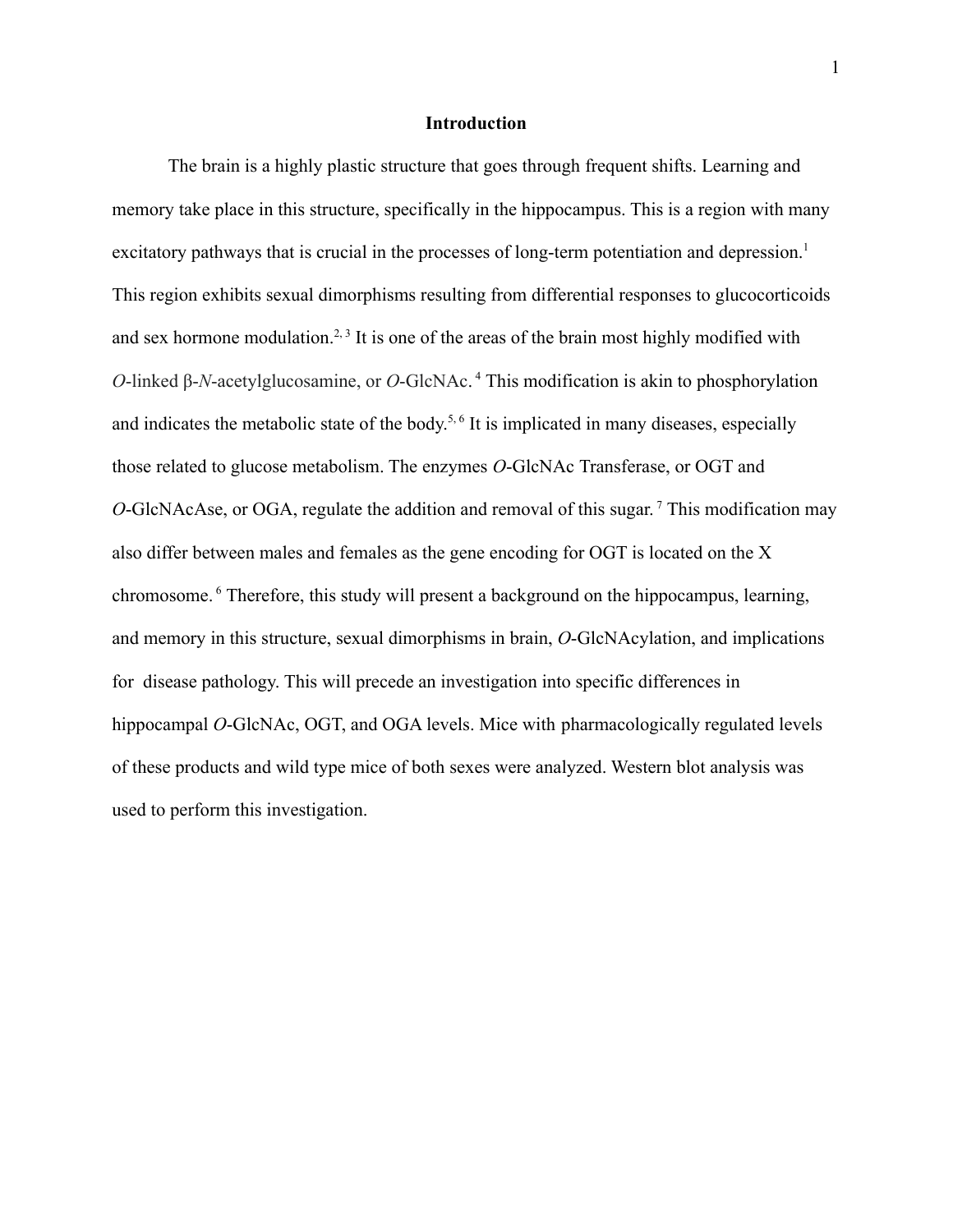#### **Review of Literature**

#### **Brain and hippocampus**

The hippocampus is a structure of the brain that, along with the dentate gyrus and subiculum, is a part of the hippocampal formation. This structure is located above the lateral ventricle and next to the temporal lobe. However, it comes to reside in this position by migration from an embryological placement dorsal to the thalamus. It is crescent-shaped and divided into four zones deemed CA1, CA2, CA3, and CA4.<sup>1</sup> Division along the lateral axis distinguishes the dorsal, medial, and ventral functional parts.<sup>8</sup> Along the longitudinal axis, place cells can be found that increase in size moving from the dorsal to ventral areas. The transverse axis is the location of the trisynaptic loop. Further, hippocampal activity moves in the direction of dorsal to ventral.<sup>9</sup> **Figure 1.** The hippocampus and its synaptic connections<sup>10</sup>

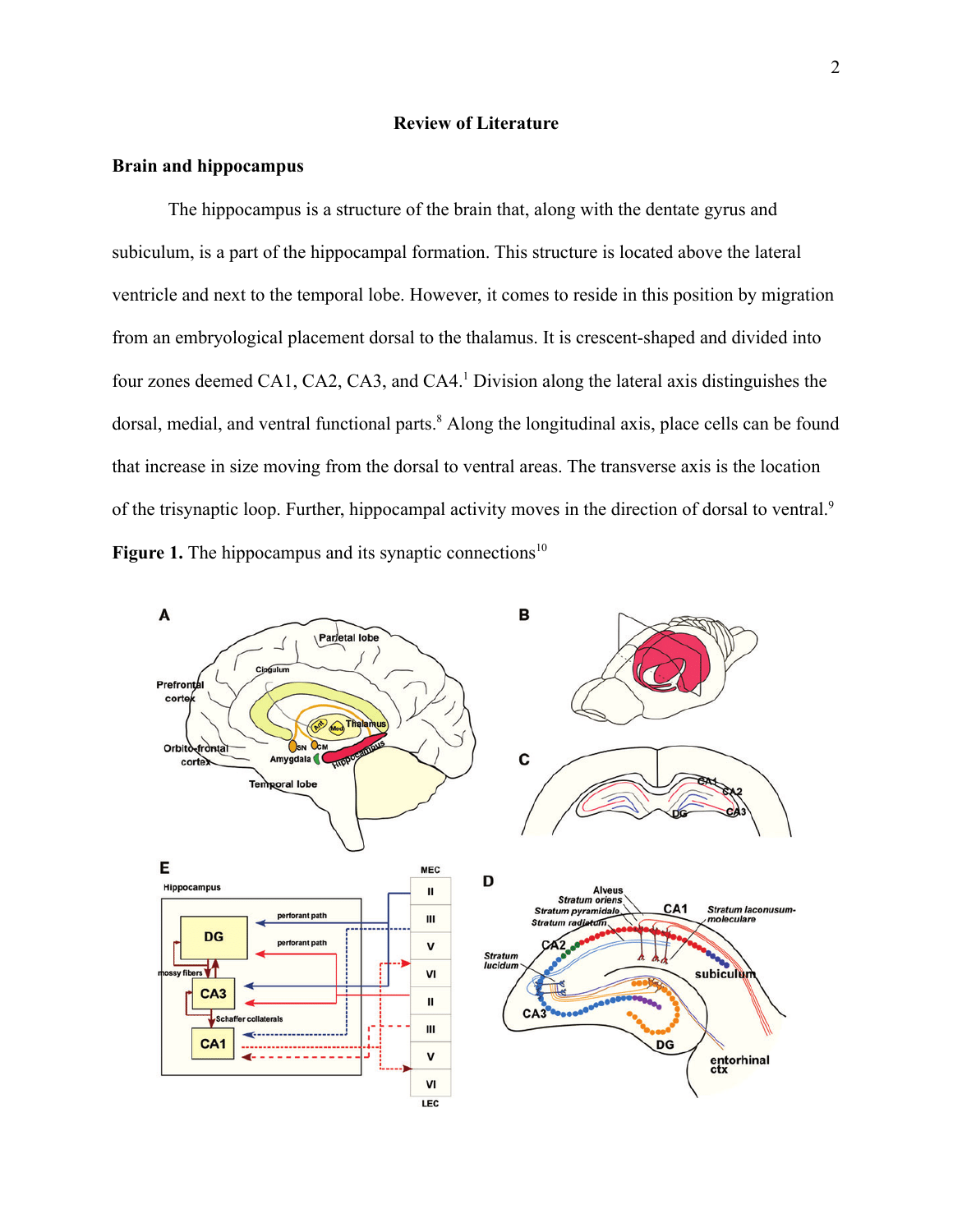The hippocampus has three layers. The first is the pyramidal cell layer, made of the somas, or bodies, of pyramidal cells. These cells are efferent projecting neurons. The second layer is composed of axons and the pyramidal cell dendrites and is called the molecular layer. Interneurons make up the final layer, which is called the polymorphic layer.<sup>11</sup> The hippocampus is the only recipient of dentate gyrus projecting neurons. The septal nuclei and contralateral hippocampal formation likewise project to the hippocampus. The inputs from the septal nuclei to the hippocampus release the neurotransmitter acetylcholine at synapses. These form excitatory pathways, as do the numerous glutamatergic inputs to the hippocampus.<sup>1</sup> The efferent neurons in the hippocampus are particularly susceptible to the effects of aging that decrease synaptic plasticity and dendritic spine density.<sup>11</sup>

In contrast to these afferent projections, efferent projections from the hippocampus typically utilize the neurotransmitters gamma-aminobutyric acid, or GABA, an inhibitory neurotransmitter.<sup>1, 12</sup> Efferents from the hippocampus largely extend from the CA1, with dorsal area projecting to the subiculum and entorhinal cortex while the ventral area goes to the nucleus accumbens, amygdala, and prefrontal cortex, or PFC.<sup>8</sup> Projections to the PFC terminate in the medial area and are unidirectional. These afferents interact with projections from the limbic thalamus to the medial PFC.12, <sup>13</sup>

A crucial role of the hippocampus is in learning and memory. Studies of hippocampal damage initially led to this conclusion and were later verified through studies. Spatial memory disorders and anterograde amnesia have been correlated to damage of the CA1 region.<sup>1</sup> Excitatory inputs from the basolateral nucleus of the amygdala are crucial in spatial memory formation. Place cells in the dorsal hippocampus encode associations to a particular location. Additionally, the dorsal area is linked to episodic memory. Social memory, however, is correlated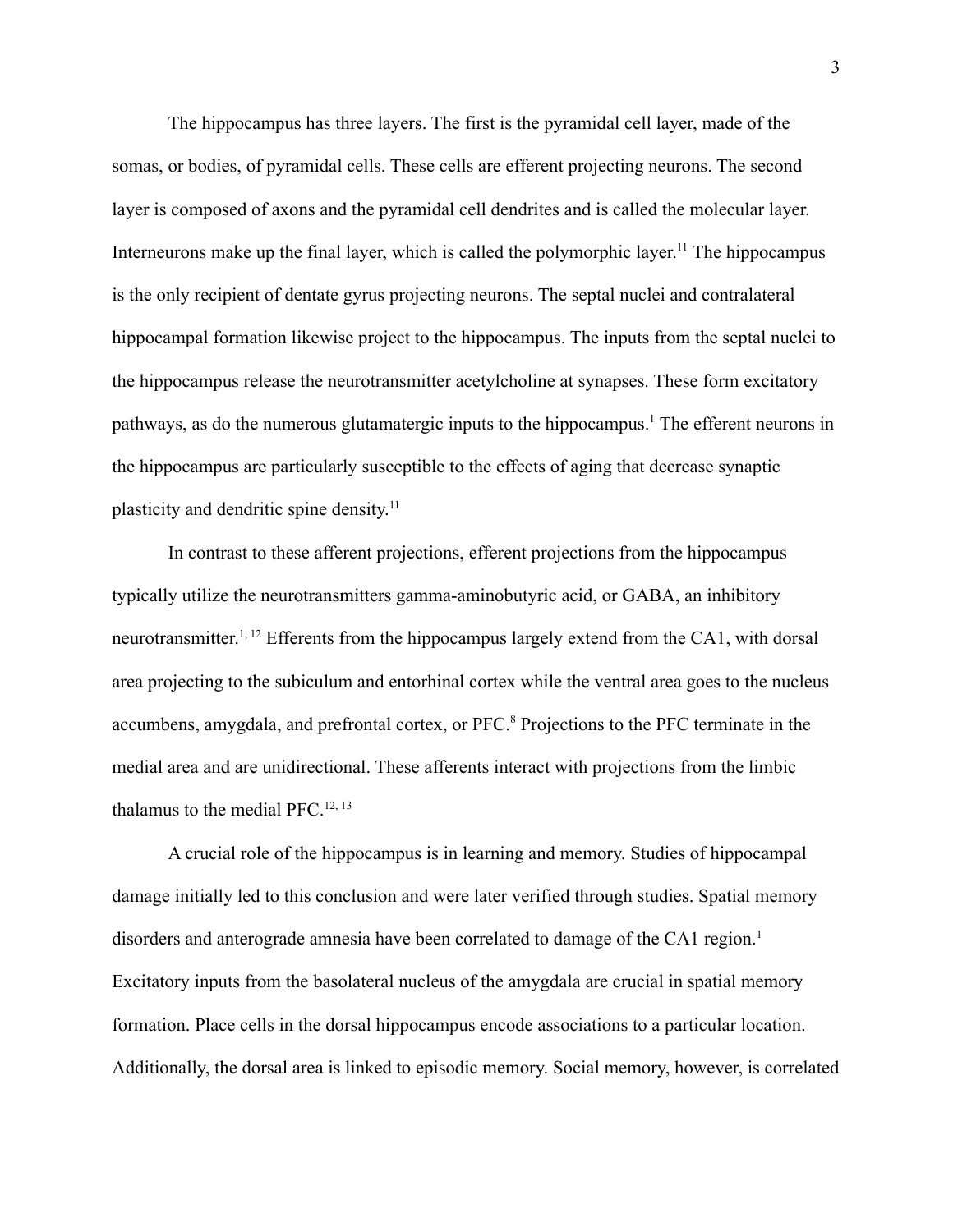with the ventral area's projections to the nucleus accumbens.<sup>8</sup> New memories are processed by the hippocampus before long term storage in the cortex. Processing in this structure is also crucial to the formation of declarative, explicit, and recent memories.<sup>10</sup>

The hippocampus's role in episodic and spatial memory means that it is critical in determining context. The default in the hippocampus is to assume contextual sameness until a threshold of significant change is established. This is a result of the maintenance of patterns with slight changes of input. This is accomplished by dampening signals as they move from one place field to the next within the hippocampus. Small movements through the world can therefore establish smooth hippocampal activity and recognition of sameness. Nevertheless, inputs over a particular threshold allow for a different pattern to be transmitted. Because the ventral medial PFC is particularly concerned with context, it displays key communication with the ventral hippocampus.<sup>9</sup>

#### **Long term potentiation and memory in the hippocampus**

In the brain, activity can modulate the strength of synaptic transmissions, or signals between neurons. This concept is known as synaptic plasticity. Long-term plasticity is a result of activity causing change in transmission that lasts for days, weeks, or years. Shifts in brain plasticity are thought to be linked to memory formation and retention. The most well studied forms of long-term plasticity are long-term potentiation and long-term depression, or LTP and  $LTD<sup>10</sup>$ 

LTP and LTD in the hippocampus in particular are thought to underlie memory formation. Quick, repeated excitatory inputs to a neuron that are linked to synaptic changes cause this potentiation or depression. Typically, these excitatory inputs are glutamate neurotransmitters that bind *N*-methyl-*D*-aspartate, or NMDA, receptors in the target neuron.<sup>1</sup> These types of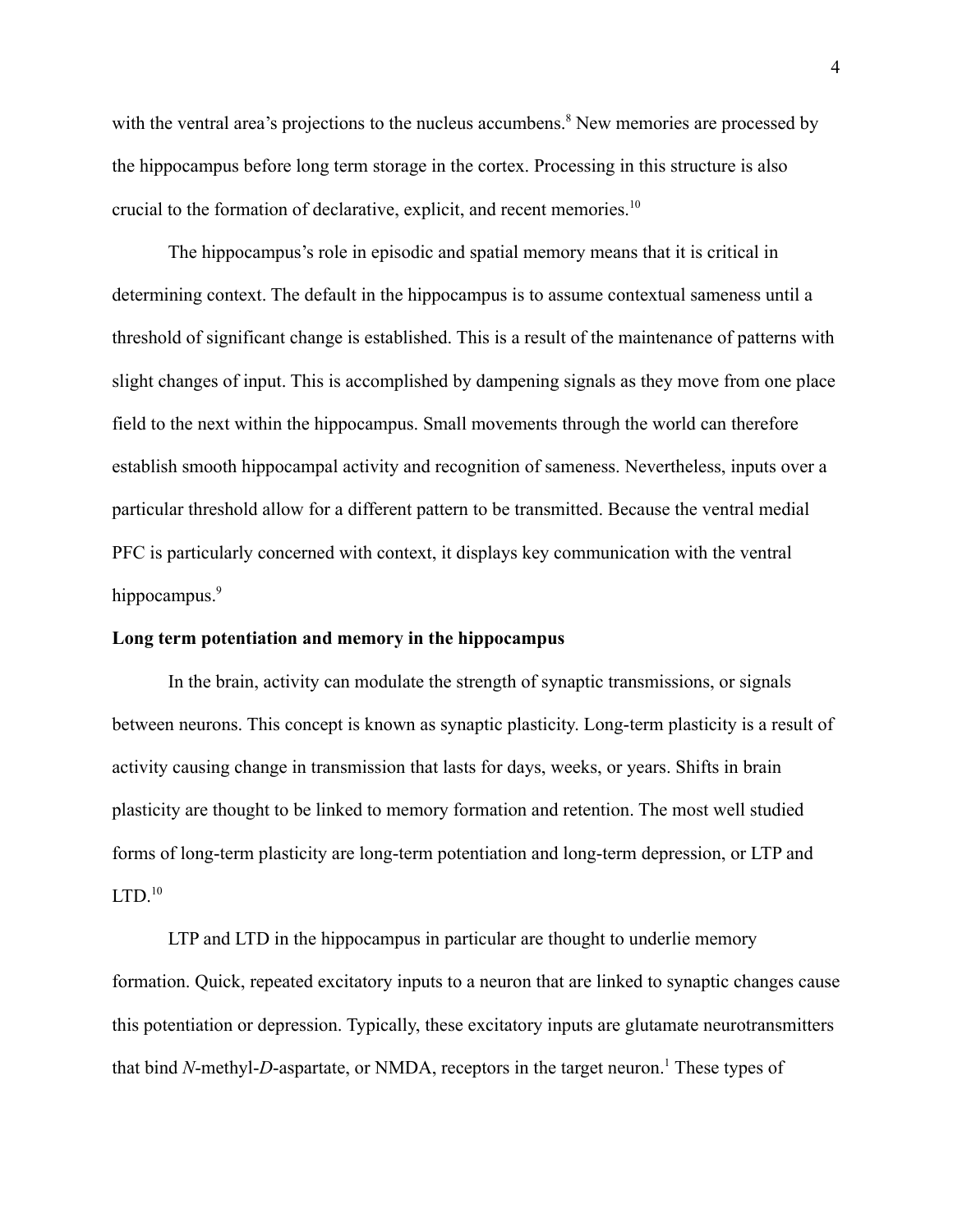receptors are ionotropic glutamate receptors that are particularly prevalent in the hippocampus.<sup>1,2</sup> Furthermore, the high concentration of NMDA receptors allows for the processing of two inputs simultaneously, which is thought to be linked to associative memory formation. Binding of glutamate allows calcium to flow into the target, leading to significant depolarization.<sup>1</sup> Flow of calcium ions in response to the binding of NMDA receptors has been specifically recorded in inputs to the PFC from the hippocampus, causing excitatory postsynaptic potentials.<sup>13</sup>

The potential change resulting from NMDA calcium flow regulates the addition in LTP or removal in LTD of α-amino-3-hydroxy-5-methyl-4-isoxazolepropionic acid, or AMPA, receptors into the synapse.<sup>5</sup> AMPA receptors are another ionotropic glutamate receptor that mediates fast excitatory transmission.<sup>2</sup> They are frequently undergoing exocytosis or endocytosis and diffusion within the cell membrane. The amount, composition, and properties of these receptors modulate synaptic strength. Four types of subunits in this receptor exist, termed GluA1-4. Further, the receptors can be post translationally modified in several different ways that impact protein interactions. The ligand binding and transmembrane domains are largely the same between receptors, but their cytoplasmic carboxy-termini and intracellular amino-termini differ. Two forms of subunits exist, the first of which is long tailed, including GluA1, GluA4, and a variant GluA2L, which are added to synapses based on activity and often added in the development of LTP. The other subunit type is short tailed. This type, including GluA2, GluA3, and variant GluA4S, undergoes constant cycling in and out of synapses. The relative composition of subunits differs by cell. They assemble into tetramers to form the main ion channel through the receptor. <sup>14</sup> The receptors and ligands involved in this process can be seen in Figure 2.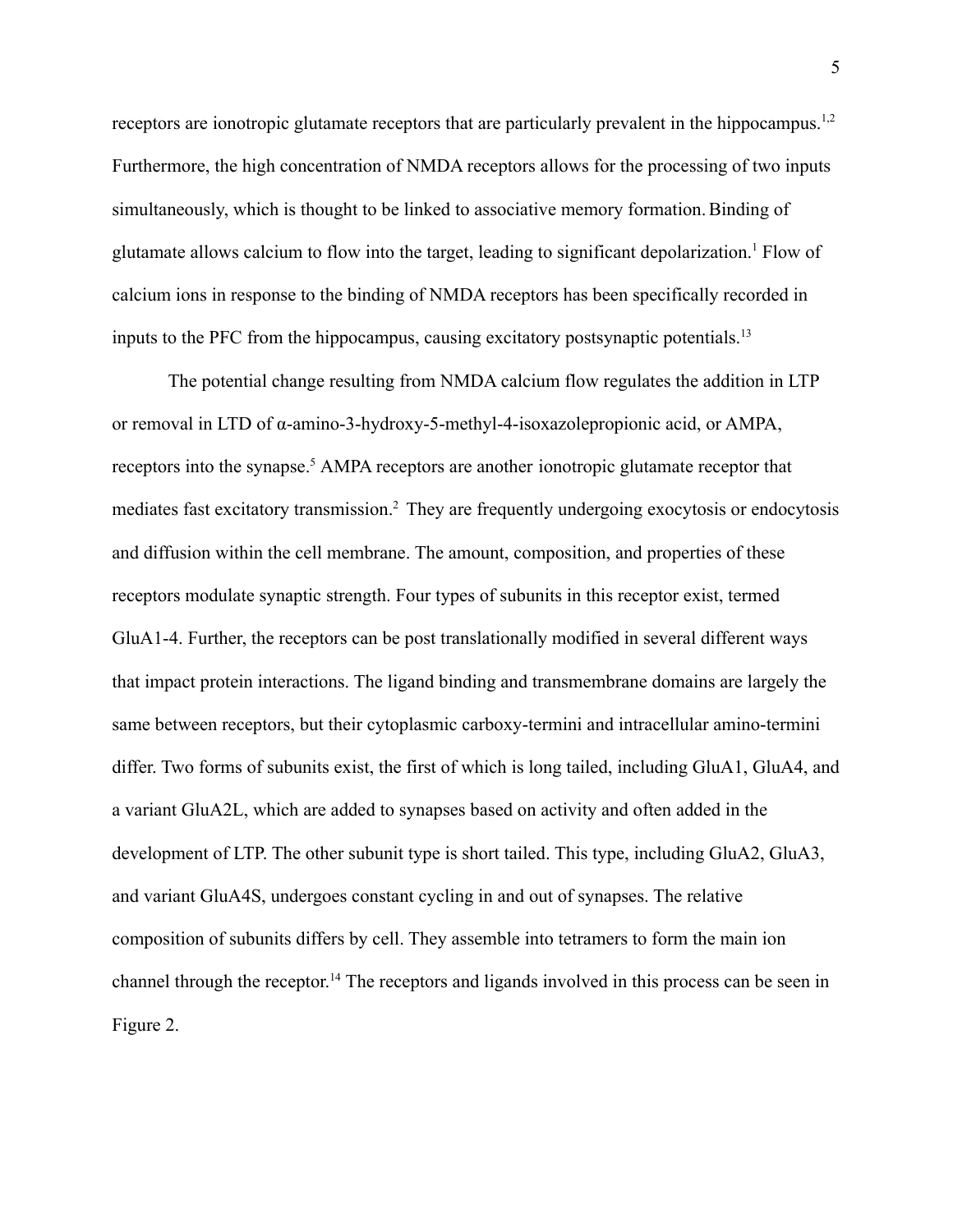

**Figure 2.** Receptors and ligands in synaptic transmission<sup>10</sup>

AMPA channel permeability to calcium depends on the concentration of the subunit GluA2, which prevents the flow of the ion.<sup>2</sup> Because calcium ions are charged, their concentration differences create a charge imbalance across the cell known as an electric potential, or voltage. Thus, blockage of calcium ion flow can affect the voltage. Those without GluA2, however, allow calcium to pass. These types are often found early in development and have very high conductance, which leads to higher synaptic transmission.<sup>14</sup>

The amount and composition of AMPA receptors can result in long-term changes in synaptic strengthening, shown by endplate synaptic potential recordings.<sup>5</sup> These changes are bidirectional, with increases resulting in LTP and a decrease in strength resulting in long-term depression. Often, the particular mode of conditioning that is applied will change which of these occurs. An example of this variation with conditioning includes frequency of stimulation, with high frequencies inducing potentiation and low frequencies inducing depression. cAMP levels also affect how the synapse changes, with higher concentrations resulting in potentiation.<sup>12</sup> The composition and modifications of particular AMPAs added to or removed from synapses impact the particular change in synaptic strength. Certain forms of AMPA receptors are correlated with particular forms of potentiation.<sup>5</sup> An example of this includes calcium permeable AMPAs, whose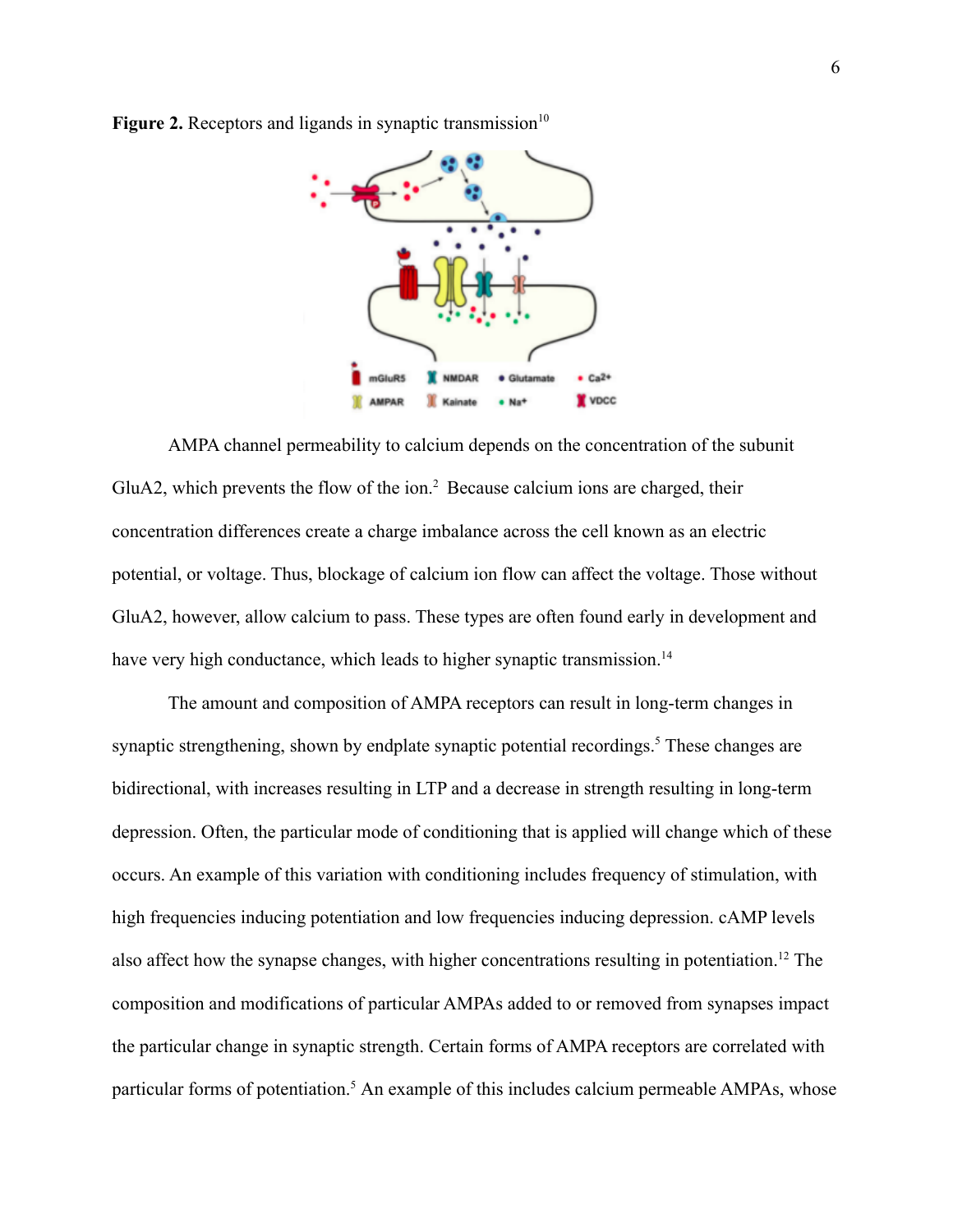high levels of transmission make them particularly suitable to prime synapses for LTP.<sup>14</sup> As differential amounts of AMPA receptors are associated with synapse strength, their density is directly related to the formation of memory by LTP. This is because strengthened synapses are associated with the formation of memory engrams.<sup>5</sup> These strengthened synapses are also reactivated with the recall of these memories.<sup>12</sup>

Due to the role of NMDA receptors in generating an increase in synaptic strength, blocking these receptors can inhibit potentiation.<sup>12</sup> Additionally, a decrease in protein kinase A is related to decreased LTP.<sup>15</sup> On the other hand, an increase in stimulation of cyclic adenosine monophosphate, or cAMP, concentration inside the neuron can increase LTP.<sup>12</sup> Shifts in potentiation of the hippocampus may be particularly influenced by inputs from the basolateral amygdala.<sup>8</sup> These shifts in LTP facilitate the plasticity of the hippocampus.<sup>1</sup> Importantly, this plasticity may depend upon the medical history of the individual.<sup>12</sup> Whether depression or potentiation take place in learning may vary throughout the learning process as conditioning and stimulation change.<sup>13</sup> Although both LTP and LTD may play a role in learning, decreases in LTP have been shown to lead to a decrease in the capability to form long-term memories.<sup>15</sup>

#### **Other functions of the hippocampus**

In addition to learning and memory, other behaviors can be modulated by the hippocampus. Projections to the PFC are linked to anxiety behaviors, and ones targeting the nucleus accumbens are implicated in task-oriented activities. Anxiety behaviors have been suggested to be linked to synergistic action between the hippocampus and the basolateral amygdala.<sup>8</sup> Epileptic and psychotic impairments have also been linked to interruptions between hippocampal communication with the PFC by inactivation of the intervening mediodorsal thalamus.<sup>13</sup> This link is supported by reported neuronal loss and epilepsy resulting from lesions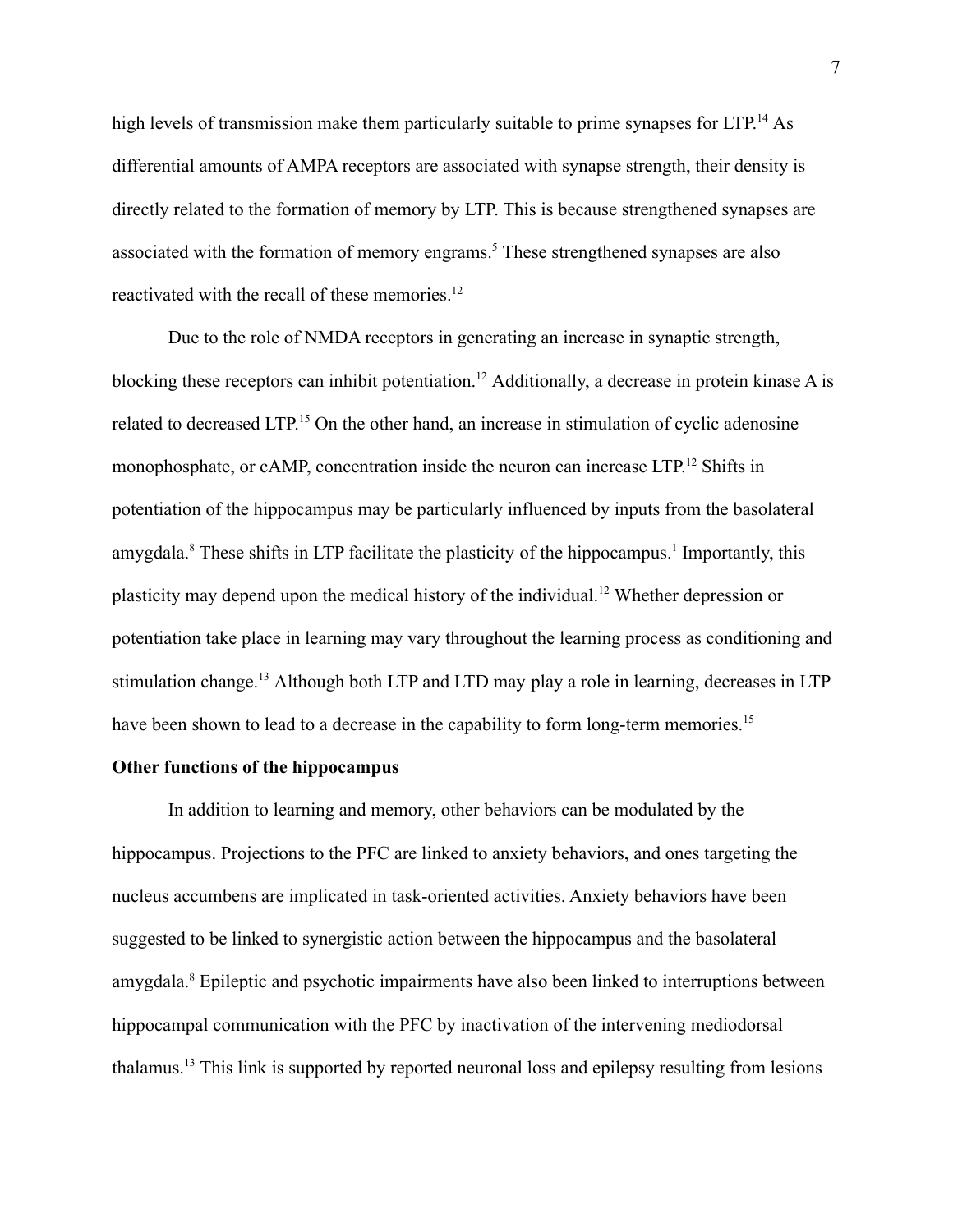of hippocampal CA fields. NMDA receptor antagonists suppressed the mediodorsal thalamus, likely dysregulating the inhibitory-excitatory balance in the downstream PFC.<sup>13</sup>

Neurogenesis, or the production of new neurons in the central nervous system due to mitosis, occurs in fetal stem cells. However, evidence suggests that multipotent cell precursors exist in the brain in the hippocampus. Adult hippocampal cell regeneration is hypothesized to occur in humans and has been shown to replace aged cells in rats. Further, human hippocampal precursor cells have developed into differentiated cells in vitro. However, neurogenesis has reportedly been repressed in individuals with post-traumatic stress disorder. <sup>1</sup> Additionally, dysregulation of neurogenesis in the hippocampus has been linked to several neurological pathologies.<sup>16</sup>

#### **Sex differences in the brain**

Structurally, the male brain contains a larger number of granular neurons in the dentate gyrus. Additionally, mossy fiber synapses are prevalent in the male hilus and the female CA3. However, dendritic branch count and spine count in pyramidal basal neurons are increased in female CA3.<sup>3</sup> Dendritic arbors have been observed to be 20% larger in female mice as opposed to males. This increase in size is observed to spike significantly with the application of glucocorticoids. Females also have a higher number of corticosteroid-binding globulin levels and a different ratio of glucocorticoid receptors.<sup>2</sup> Additionally, certain parts of the hippocampus exhibit differential volumes between males and females. The posterior region is larger in females. While hippocampal volume can change due to early life stress, these changes occur more frequently in males than females. Connectivity also differs between the sexes. Females display greater inter-hemispheric connectivity, while males, on the other hand, exhibit greater intra-hemispheric connectivity. 3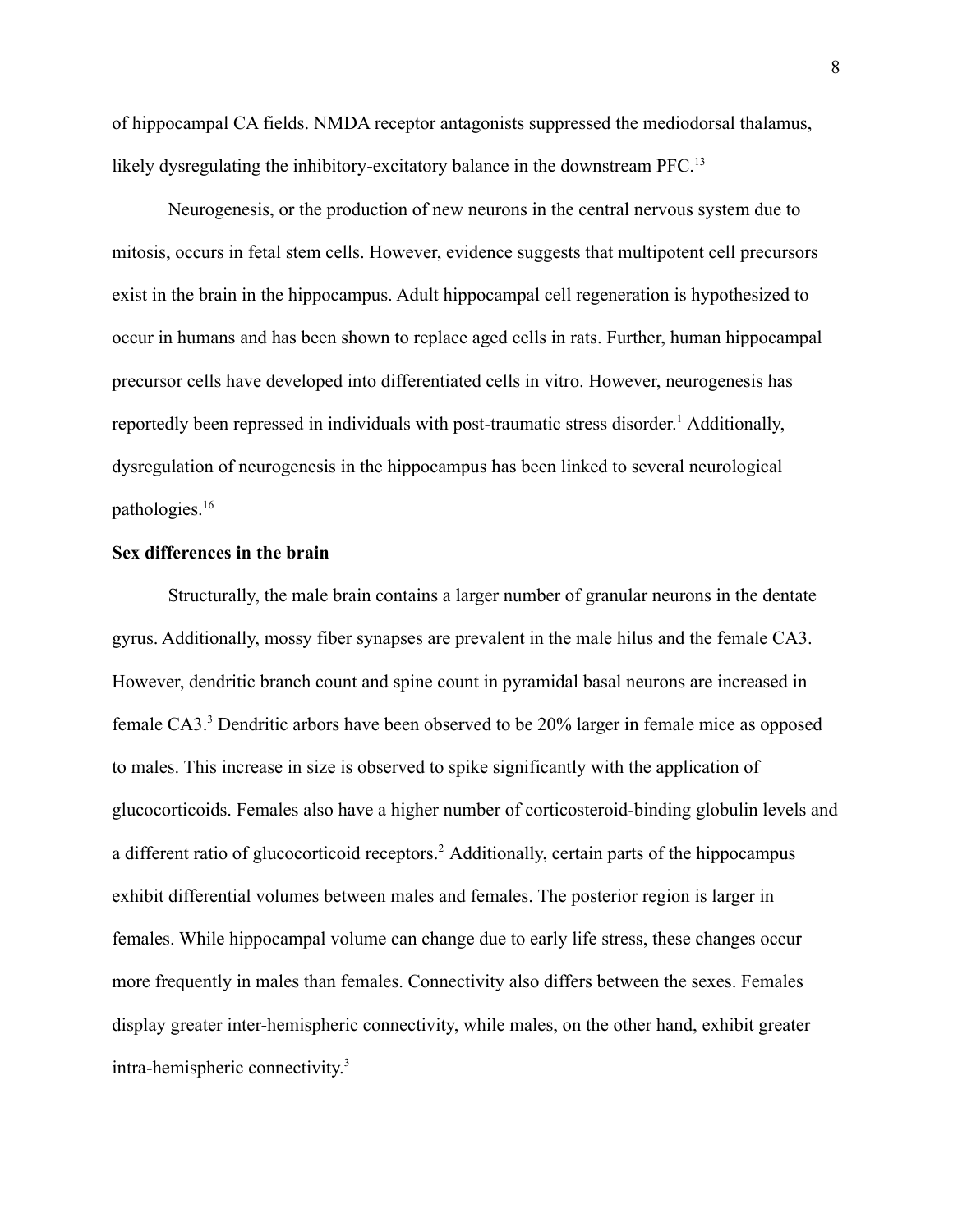The endocannabinoid system is a key point of difference between the male and female brain. Cognition, emotion, stress response, and pain are controlled by endocannabinoid lipid based neuromodulators. When released from a postsynaptic cell, they modulate the amount of neurotransmitter released.<sup>17</sup>

A key aspect of the sex difference in the endocannabinoid system involves 17β-estradiol, a neurosteroid synthesized in the hippocampus. It has been shown to modulate synaptic transmission by potentiating excitatory hippocampal synapses and suppressing inhibitory ones. Particularly, endplate synaptic potentials at CA1 pyramidal cells are amplified by this steroid.<sup>18</sup> This occurs by activation of NMDA receptors and may play a role in synaptogenesis and the development of LTP in the hippocampus.<sup>1, 18</sup> Furthermore, early and late LTP has been observed in larger amounts in male rats compared to females, particularly in CA1 and CA3. Males also have been shown to have increased CA3 synaptic connections.<sup>3</sup>

cAMP activated protein kinase A, or PKA, is implicated in the 17β-estradiol potentiation of female hippocampal neurons. Several other kinases are likewise linked to potentiation; however, these all were likewise required by male hippocampal neurons. cAMP PKA, on the other hand, was shown to be required solely by females for potentiation to occur. Further, two calcium sources are implicated in the development of potentiation in these neurons, including L-type channels and internal stores. However, either of these sources was sufficient to generate potentiation from E2 in males, whereas females required both. Other types of synaptic plasticity have been shown to require PKA only in females. This suggests a crucial difference in molecular signaling and neuromodulation mechanisms between males and females.<sup>18</sup>

Further differences surrounding E2 in the hippocampus involve estrogen receptor 2. It can suppress inhibition at this receptor specifically in females. Nevertheless, this requires the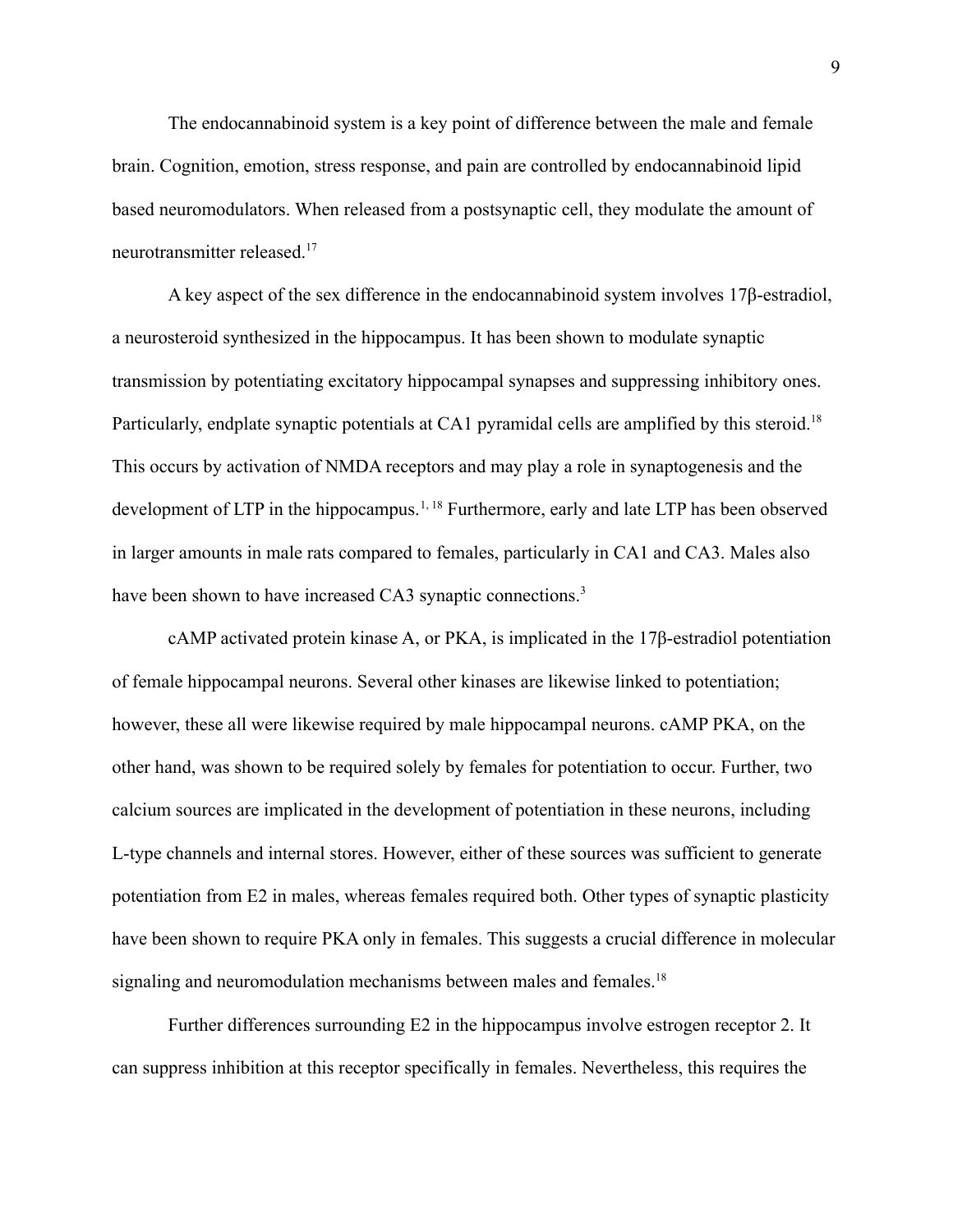activation of the endocannabinoid metabotropic glutamate receptor, mGluR. The result is LTD of inhibition. This differential inhibition in females is due to differential regulation of these signaling pathways. Likely, gonadal hormones cause differential signaling of mGluR1 and estrogen receptor alpha in males and females. Further, once these alternate signaling mechanisms have been established, they retain their male or female dimorphism even without the continued presence of gonadal hormones.<sup>16</sup>

Females exhibit higher levels of estradiol in the brain than males. This may have a protective effect against brain damage. A higher incidence of damage after ischemia in males versus females supports this conclusion. Increased resistance to damage in females may be applicable to the effects of increased glucocorticoids, as well. The release of these compounds is correlated to high stress, and excessive elevation may lead to neuropathological changes. Occurrences of such changes have been implicated in depression and post-traumatic stress disorder. One of the most commonly observed shifts is neural atrophy in CA3, with a particular decrease observed in hippocampal dendrites. The length and branch point number significantly decrease.<sup>2</sup> Atrophy at CA1 is likewise observed.<sup>3</sup>

Although atrophy is observed in both sexes, females exhibit much greater atrophy at CA1 and increased resistance to CA3 atrophy than males.<sup>2, 3</sup> Similarly, males exhibited a larger decrease in synaptophysin protein after applied stress, which is crucial to synaptic reorganization. Further, AMPA receptor GluA2 concentration increased in females with high glucocorticoid levels, but not males. This indicates a lower influx of calcium in females as opposed to males, which may result in higher resistance to excitotoxicity. Specific kainate receptors, another type of receptor implicated in synaptic transmission, namely KA1, were found in higher amounts in females following stress. The result of these factors indicates that males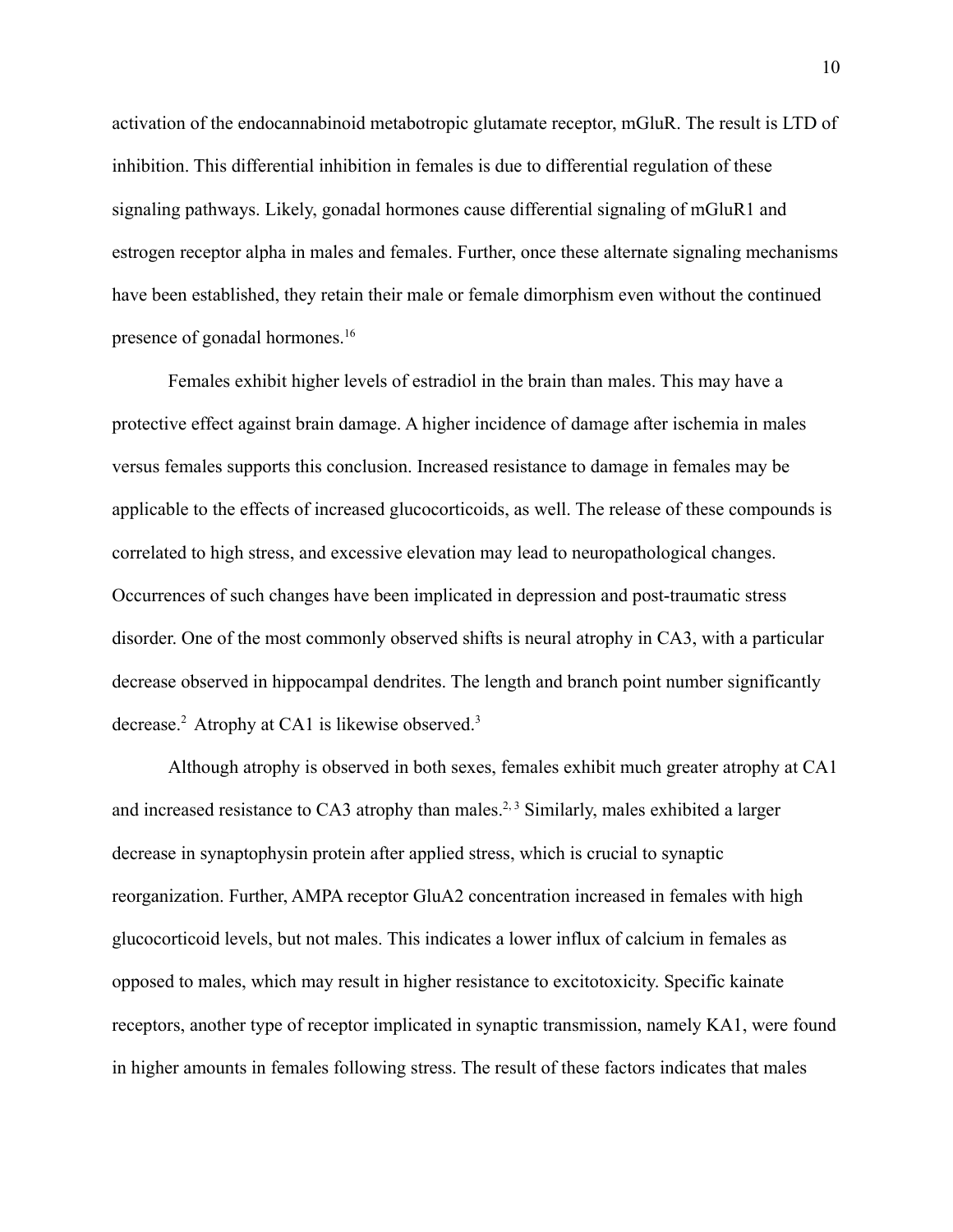respond more acutely to stress, leading to higher postsynaptic activity and excitotoxic damage. The increased protection in females is thought to be correlated with the prevention of nervous system changes during pregnancy when corticoids are present in higher amounts.<sup>2</sup>

In Alzheimer's disease, an increase in tau protein and amyloid-β-42, or Aβ-42, levels were seen in the female hippocampus compared to males. Further, steeper levels of cognitive and hippocampal volume decrease with disease progression have been observed in females relative to males.<sup>19</sup>

#### *O***-GlcNAcylation**

*O*-GlcNAcylation is the addition of an N-acetylglucosamine sugar to serine or threonine residues of intracellular proteins.<sup>7</sup> The sugar uridine-diphosphate-GlcNAc, or UDP-GlcNAc is the most available high energy metabolite behind ATP and is the substrate for OGT, which adds *O*-GlcNAc modifications on to proteins.<sup>7, 20</sup> UDP-GlcNAc is a product of the hexosamine biosynthetic pathway, or HBP, a cycle that utilizes 2-3% of the glucose entering the brain. <sup>6</sup> This path utilizes adenosine-triphosphate, or ATP, glucose, acetyl-Coenzyme A, or CoA, and uridine. Since the availability of UDP-GlcNAc is dependent upon glucose metabolism, as well as fatty acid, amino acid, and nucleotide availability, *O*-GlcNAc is considered a nutrient sensor that quickly reveals changes in metabolism throughout the body, as well as cell-specific metabolism.<sup>4,</sup>  $7,20$  A full length and a short isoform of OGT exist, and they may act on different proteins.<sup>11</sup> *O*-GlcNAcase, or OGA, removes this modification, making it a reversible addition.<sup>7,4</sup> OGA can be selectively inhibited by treatment with thiamet-G.<sup>4</sup> Regulation between OGA and OGT lead to proper *O*-GlcNAc cycling within the body. <sup>6</sup> The regulation and modification mechanism of *O*-GlcNAc can be seen in Figure 3.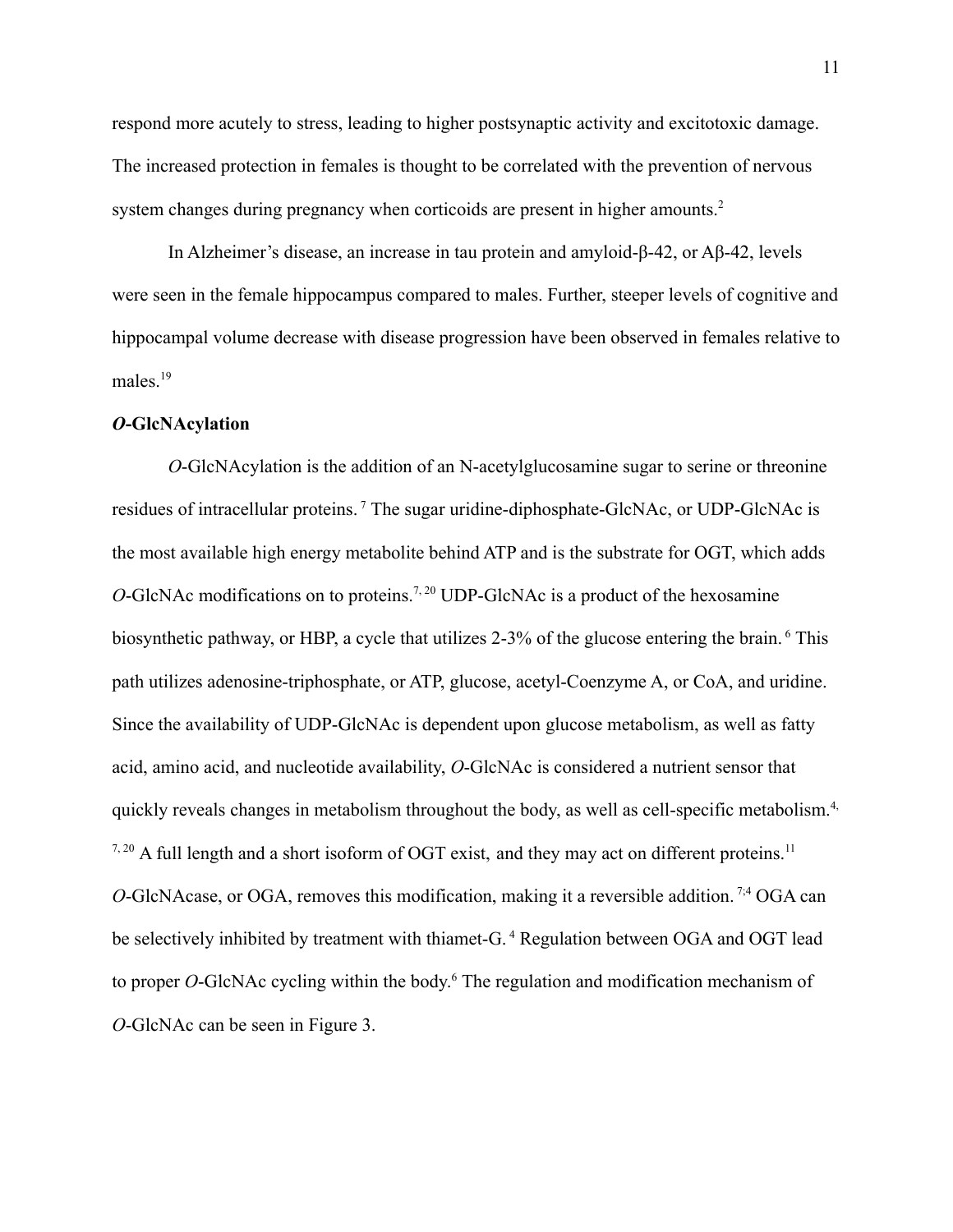*O*-GlcNAc is a post-translational modification similar to phosphorylation, a key modification in the development of learning, memory, and plasticity.<sup>6, 20</sup> These modifications are mutually exclusive on many proteins. This is supported by observed decreased phosphorylation on ten eleven translocase, or TET, proteins, leading to increased *O*-GlcNAcylation. As TET proteins regulate gene expression, modifications which alter their behavior are critical for regulation.<sup>21</sup> Phosphorylation of proteins is regulated by thousands of phosphatases and kinases.<sup>6,20</sup> *O*-GlcNAc, however, is strictly regulated by OGT and OGA, both of which are located in synaptosomes.<sup>5,6</sup> OGA can also be found in presynaptic terminals and dendritic microtubules.<sup>5</sup>





*O*-GlcNAc is involved in many processes within the cell, including autophagy, mitochondrial movement, gene expression, and signal transduction. <sup>4</sup> It is also critical for embryonic development, causing the knockout of the gene *Ogt* to be embryonic lethal. On the other hand, the gene *Oga* knockout can lead to developmental disorders and delay of embryonic differentiation. Further, malfunction of OGA leads to increased *O*-GlcNAc levels and several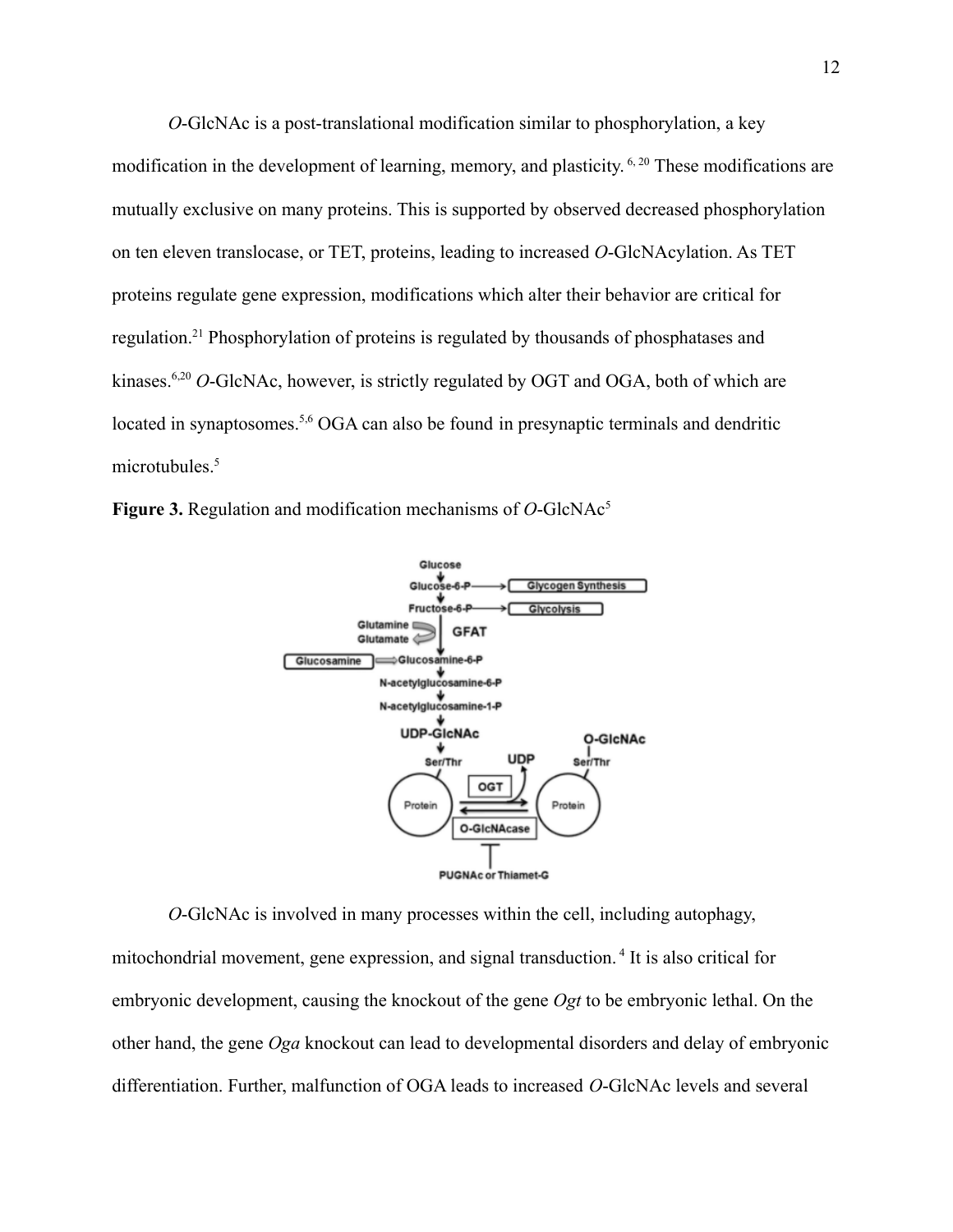typical phenotypes, including high body fat percentage, shortness, and microcephaly. Additionally, neurogenesis may be prolonged in these conditions.<sup>7</sup>

*O*-GlcNAcylation occurs at higher rates in the brain than the rest of the body. <sup>7</sup> This correlates with the high glucose intake of the brain, which is the last structure to suffer a metabolic decrease in starvation and utilizes 20% of the glucose that enters the body. As a result, shifts in glucose levels make the brain particularly susceptible to dysregulated neurogenesis.<sup>22</sup> Once glucose has been converted to *O*-GlcNAc, this modification is added in notably increased levels in the hypothalamus, cortex, and hippocampus compared to other regions. <sup>4</sup> Particular *O*-GlcNAc density is observed at CA1 pyramidal neurons and GABAergic interneurons.<sup>5</sup> This may be due to the high glucose consumption of the brain, totaling 60% of the body's total supply. Several functions, including the growth of axons and dendrites, neuronal metabolism, and neural degeneration, are regulated by this modification. <sup>7</sup> A few critical regulatory proteins are known to be *O*-GlcNAcylated, including Sox2, Nanog, Sox1, Otx2, NR2A, NR2B, PSD-95, and synapsin1.<sup>7, 11</sup> Mouse models have demonstrated that proper *O*-GlcNAc turnover is crucial to maintaining correct levels of these proteins, which go on to regulate the cell's neurodevelopment.<sup>22</sup> Several key receptors involved in the development of LTD and LTP are *O*-GlcNAcylated. This includes the AMPA GluR2 subunit, NMDA, and protein kinase C at CA1-CA3 synapses.<sup>11</sup> *O*-GlcNAcylation of AMPA GluR2 subunits may lead to decreased phosphorylation of the GluR1 subunits.<sup>20</sup>

*O*-GlcNAcylation of these proteins leads to modulation of the flow of cations through voltage gated channels. These include voltage gated potassium channels, leading to an increase in outward current and decreased excitability. Further, *O*-GlcNAcylation leads to a decrease in sodium influx through sodium voltage gated channels. This further depolarizes the cell, and the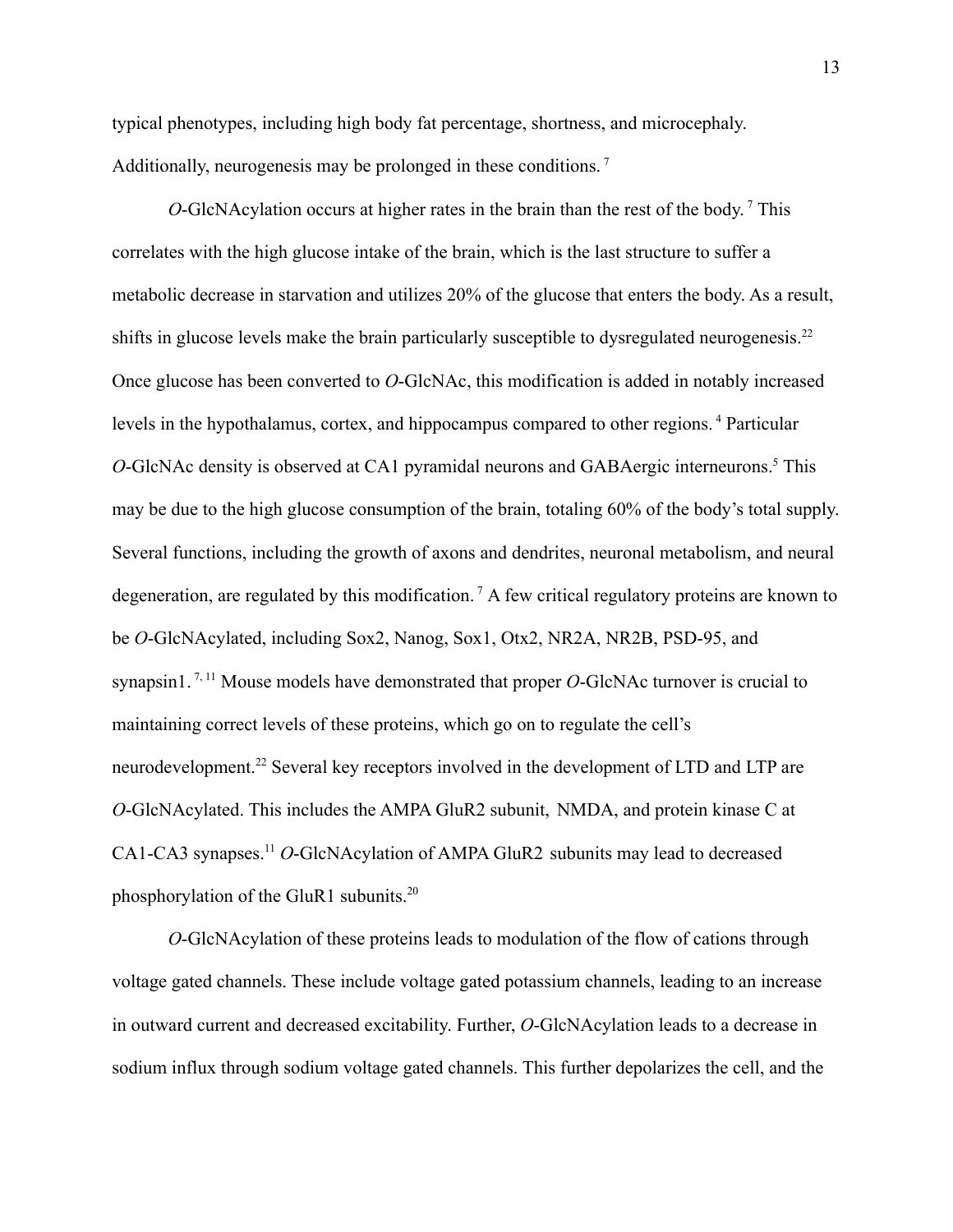reduced flow can lead to endocytosis of AMPA GluR2. Hyperpolarization of cyclic-nucleotide gated channels is also impacted by *O*-GlcNAc levels. The dampening effect of flux through sodium and potassium channels in particular has been specifically observed at CA1 synapses. Current through these channels reduces excitability, a phenomenon increased by more *O*-GlcNAc. The high prevalence of these channels in apical dendrites heightens this effect in this area. <sup>4</sup> As a result, *O*-GlcNAcylation at these proteins induces a particular form of LTD to this hippocampal synapse.<sup>11</sup> This may allow for a break in LTP, resulting in the protective role of this modification discussed previously. 5

Because LTD is crucial to certain aspects of learning, *O*-GlcNAc has been shown to play a role in the development of hippocampal learning and memory. Further, an increase in this modification has been linked to increased associative-fear memories. Alterations of this modification have been linked to differences in spatial memory, as well.<sup>11</sup> Performance in novel object placement and recognition tasks has reportedly decreased with higher *O*-GlcNAc, however.<sup>20</sup> Memory processing and synaptic efficiency are reportedly modulated by shifts in *O*-GlcNAcylation.<sup>5</sup> Regulation of differentiation and proliferation of neural cells depends on the amount of *O*-GlcNAc present and is key for development of proper neuronal structures. Higher than normal levels of *O*-GlcNAc have been observed to result in lower amounts of hippocampal pyramidal neurons. <sup>7</sup>

#### *O***-GlcNAcylation, cognitive decline, and disease**

Neural *O*-GlcNAcylation has been shown to aid in cognitive rehabilitation in aged mice. Age comes with a reduction in synaptic and plasticity changes, as well as a reduction of OGT levels. Similar shifts have been observed in Alzheimer's disease. Further, a decrease in the levels of *O*-GlcNAcylation of NR2A, NR2B, PSD-95, and synapsin1 has been observed with this

14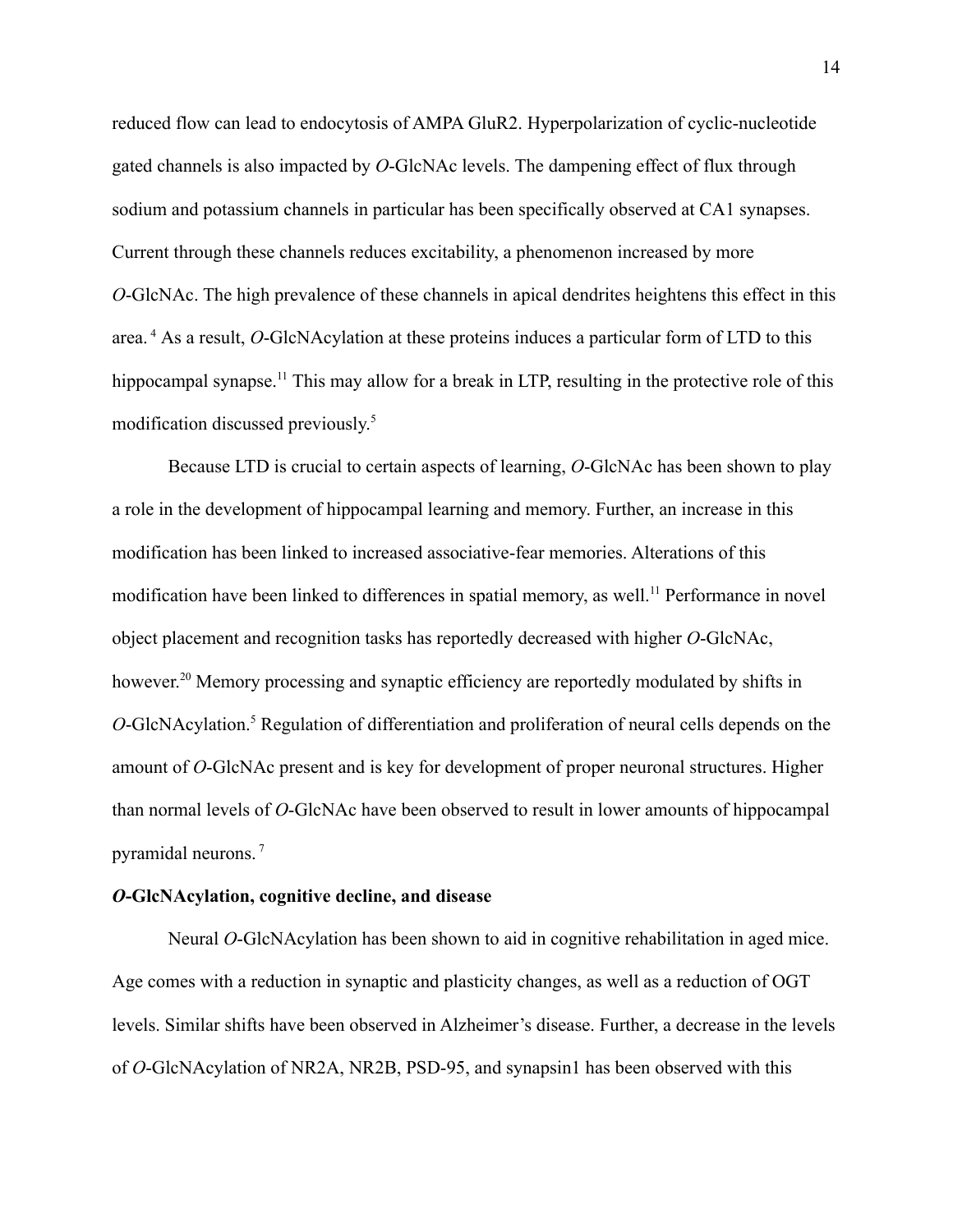reduction. However, studies indicate that restoration of these enzyme levels restore cognitive function, likely due to *O*-GlcNAc's impact on LTP and LTD shifts that are crucial for memory formation.<sup>11</sup>

Phosphorylation is likewise linked to Alzheimer's disease and *O*-GlcNAc. Because phosphorylation and *O*-GlcNAcylation of tau proteins are mutually exclusive, decreased *O*-GlcNAc is often observed in cases of hyperphosphorylation, regardless of OGA and OGT levels. Triple transgenic mice, meaning three mutations are present, have been created to mimic Alzheimer's patients and have displayed heightened levels of phosphorylation at tau protein Serine residue 396 and Thr residue 205, termed Ser396 and Thr205, in the hippocampus.<sup>23</sup> However, a particular modification that has been shown to have ameliorative effects in Alzheimer's is *O*-GlcNAcylation of tau protein Ser400.<sup>5</sup> Together, these data demonstrate that lower *O*-GlcNAc is considered a crucial aspect of cognitive decline and increase may be a possible treatment for age and neuronal disease-related impairments.<sup>11</sup>

Triple transgenic mice that have been used to model Alzheimer's patients and display a decrease in *O*-GlcNAcylation have led to other pathological considerations. Increased anxiety and depressive behaviors were observed in these mice, indicating a possible link between these mental disorders and *O*-GlcNAc levels.<sup>23</sup> Other cognitive maladies associated with *O*-GlcNAc include Huntington's and Parkinson's disease.<sup>22</sup> Many proteins that aggregate in neurodegenerative disorders are *O*-GlcNAcylated.<sup>22</sup>

Particular focus has been placed on the role of *O*-GlcNAc as a potential treatment for seizures. This is because epileptiform activity is a result of hyperexcitability, meaning the protective aspect of *O*-GlcNAc could ameliorate epilepsy. <sup>20</sup> Studies have found the upregulated neurogenesis with higher *O*-GlcNAc levels to correlate with lower neurodegenerative damage.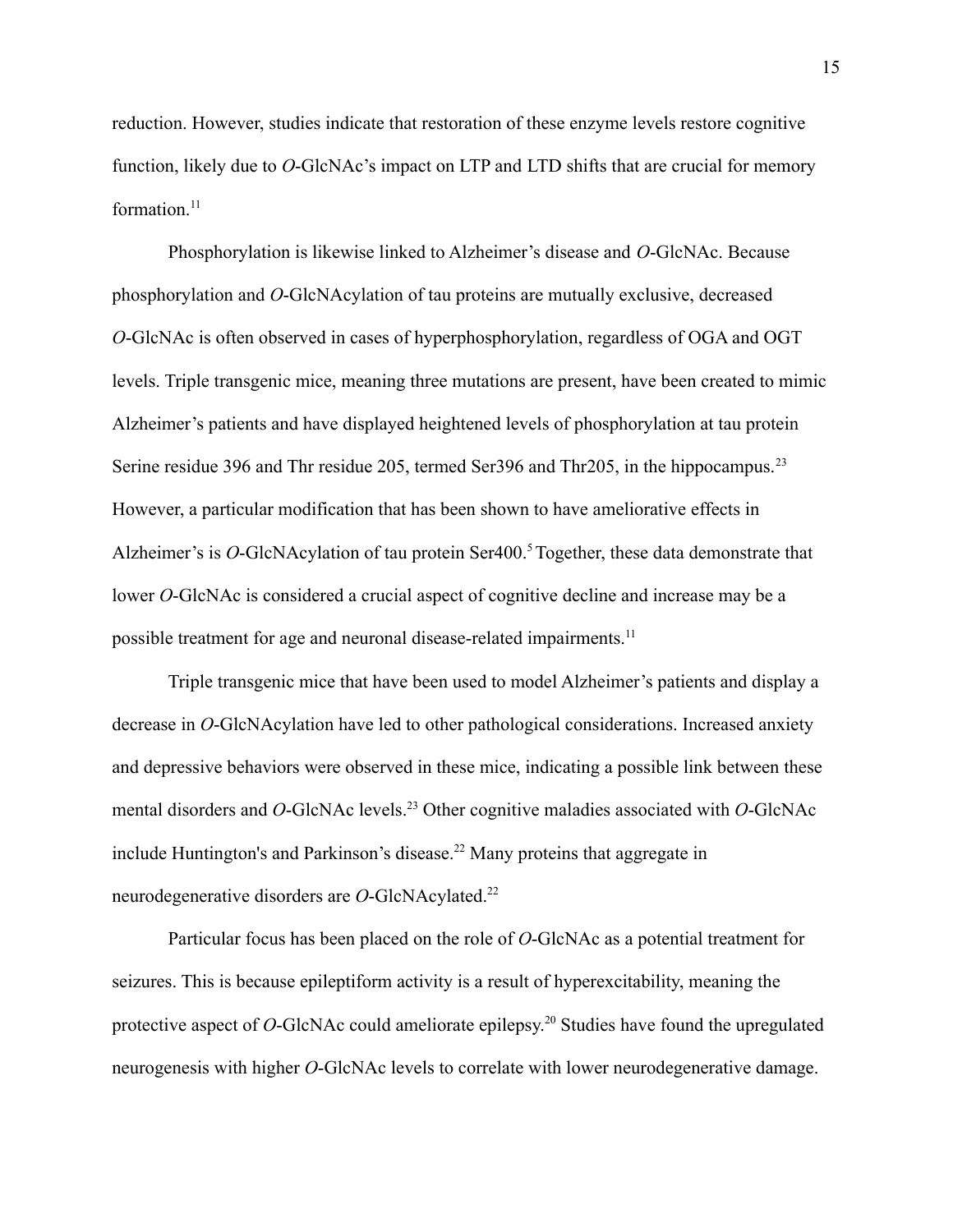These results indicate that lower OGA levels or inhibition of this enzyme may be protective.<sup>7</sup> An increase in OGT may likewise serve this purpose. $<sup>11</sup>$ </sup>

*O*-GlcNAcylation has further been implicated in diseases with dysregulated sugar levels, such as diabetes and obesity. <sup>4</sup> Because *O*-GlcNAcylation is dependent upon glucose metabolism, defects in brain glucose uptake that come with these diseases are correlated with lower brain *O*-GlcNAc levels. Insulin and insulin-like growth factor, or IGF, resistance may lead to defective glucose consumption and decreased cycling through the HBP. As a result, the protective effects of *O*-GlcNAc on synaptic activity are decreased. The importance of *O*-GlcNAc neural protection is observed particularly in the hippocampus due to this structure's critical role in learning and memory. Alzheimer's disease pathologies can arise without this protection, including a decrease in hippocampal spatial memory Therefore, a link between diabetes, *O*-GlcNAc, and the development of Alzheimer's disease can be established.<sup>23</sup>

Other pathologies related to diabetes and *O*-GlcNAc include heart disease. Acute hyperglycemia is linked to *O*-GlcNAcylation of Ser279 on calcium/calmodulin-dependent protein kinase II, or CamKII, a regulatory protein in the heart and brain. This causes its activation, which may lead to changes in channel activation, calcium ion flow, and gene transcription. Calcium ion release from the sarcoplasmic reticulum in particular is linked to heart arrhythmias. As diabetic individuals have higher glucose levels in their blood, more substrate is available for *O*-GlcNAcylation. Therefore, they show higher rates of CamKII *O*-GlcNAcylation in the heart and brain and are particularly susceptible to heart arrhythmia pathology. Individuals with diabetes reportedly show twice as much *O*-GlcNAcylation in heart CamKII and are almost three times as likely to develop heart failure.<sup>24</sup> As a result of  $O$ -GlcNAc's simultaneous role in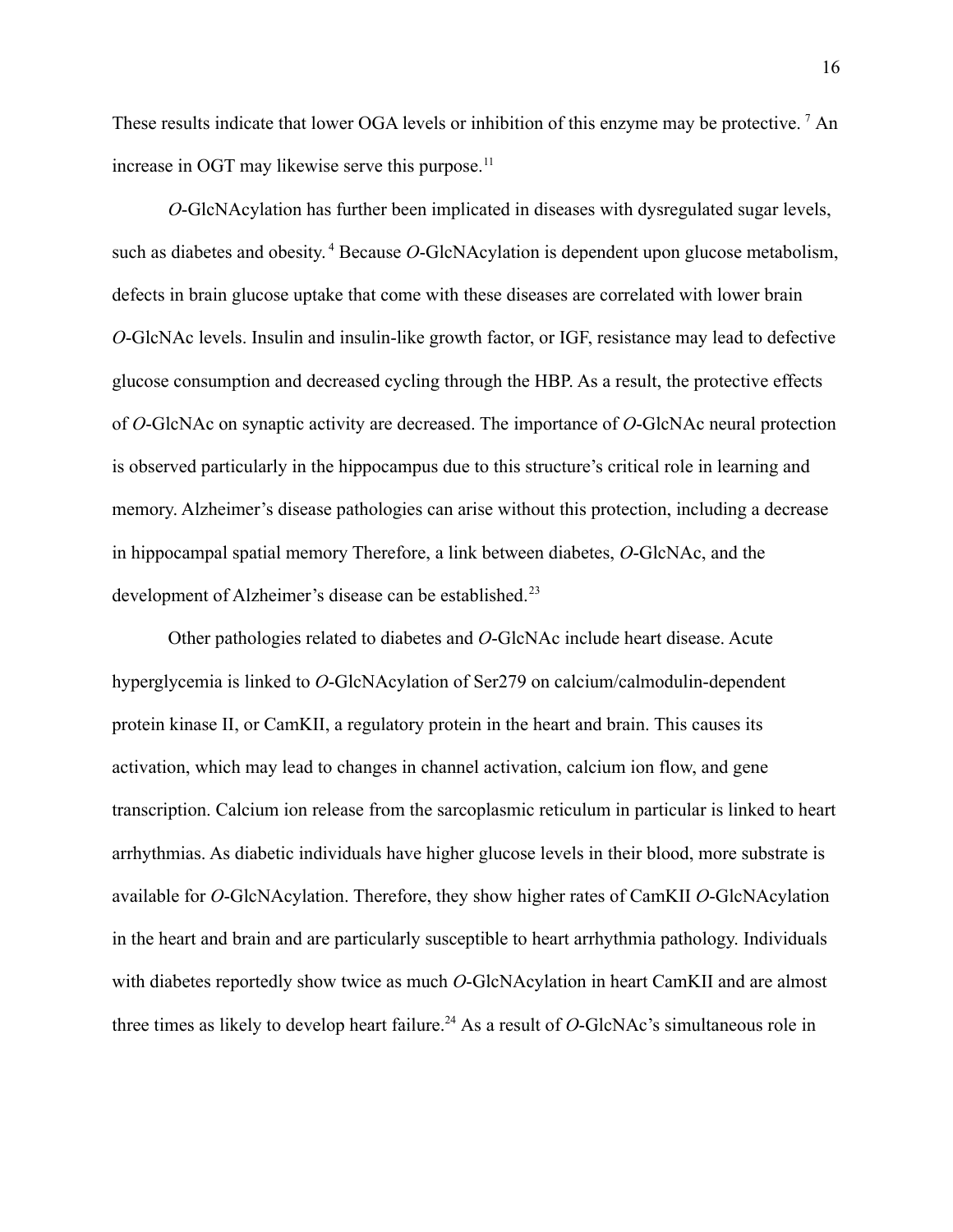cognition, these conditions are often observed along with impaired memory and brain function. In particular, dementia and neurodegeneration are often correlated to diabetes.<sup>4</sup>

#### *O***-GlcNAcylation and sex differences**

The gene for OGT is located on the X chromosome. Therefore, dosage compensation in females is critical for maintaining proper levels of OGT. Random X-inactivation silences one X chromosome to ensure that the same amount of transcription occurs in females as in males. However, about 15% of genes remain active on the silenced chromosome and are biallelicly expressed. In embryonic tissues, the gene *Ogt* on the paternally inherited X chromosome is preferentially silenced. This is due to epigenetic X chromosome silencing, whereas random X inactivation silences the maternal and paternal X in equal proportions. Outside of embryonic tissues, *Ogt* can escape X inactivation. Therefore, the amount of OGT present and resulting disease phenotypes may be different based on sex. Notably, photoblast stem cells and placentas in females have higher OGT levels than in males. Additionally, lowered placental OGT has been linked to the presentation of neurological disease. Nevertheless, OGT is typically expressed equally in males and females except in the adrenal glands. <sup>6</sup>

In light of the impact of *O*-GlcNAcylation on hippocampus structure and function and potential differences by sex, the regulation and differential expression of this modification may impact key functions of the hippocampus. As learning and memory are included in these functions, studies involving shifts in *O*-GlcNAc and its regulatory enzymes are important in understanding these processes. Furthermore, as OGA regulates *O*-GlcNAc, quantifying how variable expression of this enzyme shifts *O*-GlcNAc levels is crucial. OGT likewise regulates *O*-GlcNAc, and as sex differences with this enzyme are proposed, validation of these differences is necessary.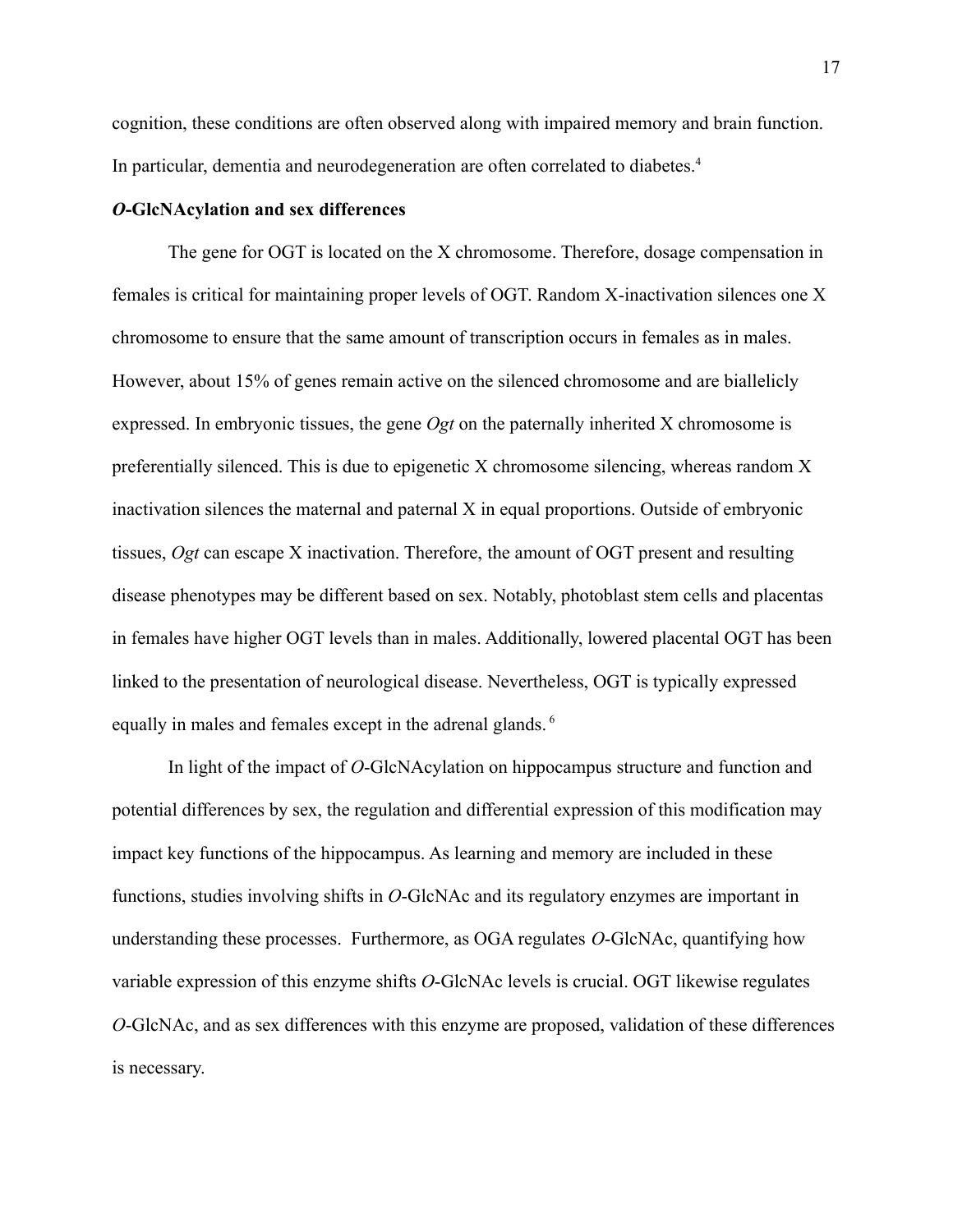#### **Methodology**

This study aims to investigate the levels of OGT, the levels of OGA, and the levels of *O*-GlcNAc in the hippocampus of male versus female mice. Western blot analysis, a method of detecting and quantifying proteins in a sample, was utilized to measure OGT, OGA, and *O*-GlcNAcylatyed protein levels in mice with differential OGA expression.<sup>25</sup> This analysis utilizes electrophoresis to push proteins through a polyacrylamide gel and separate proteins based on their respective sizes. Proteins contain a negative charge, resulting in migration from the negative electrode to the positive electrode with lower molecular weight proteins moving faster through the gel and therefore traveling further.<sup>25,26</sup> The basic procedure can be seen in Figure 4.



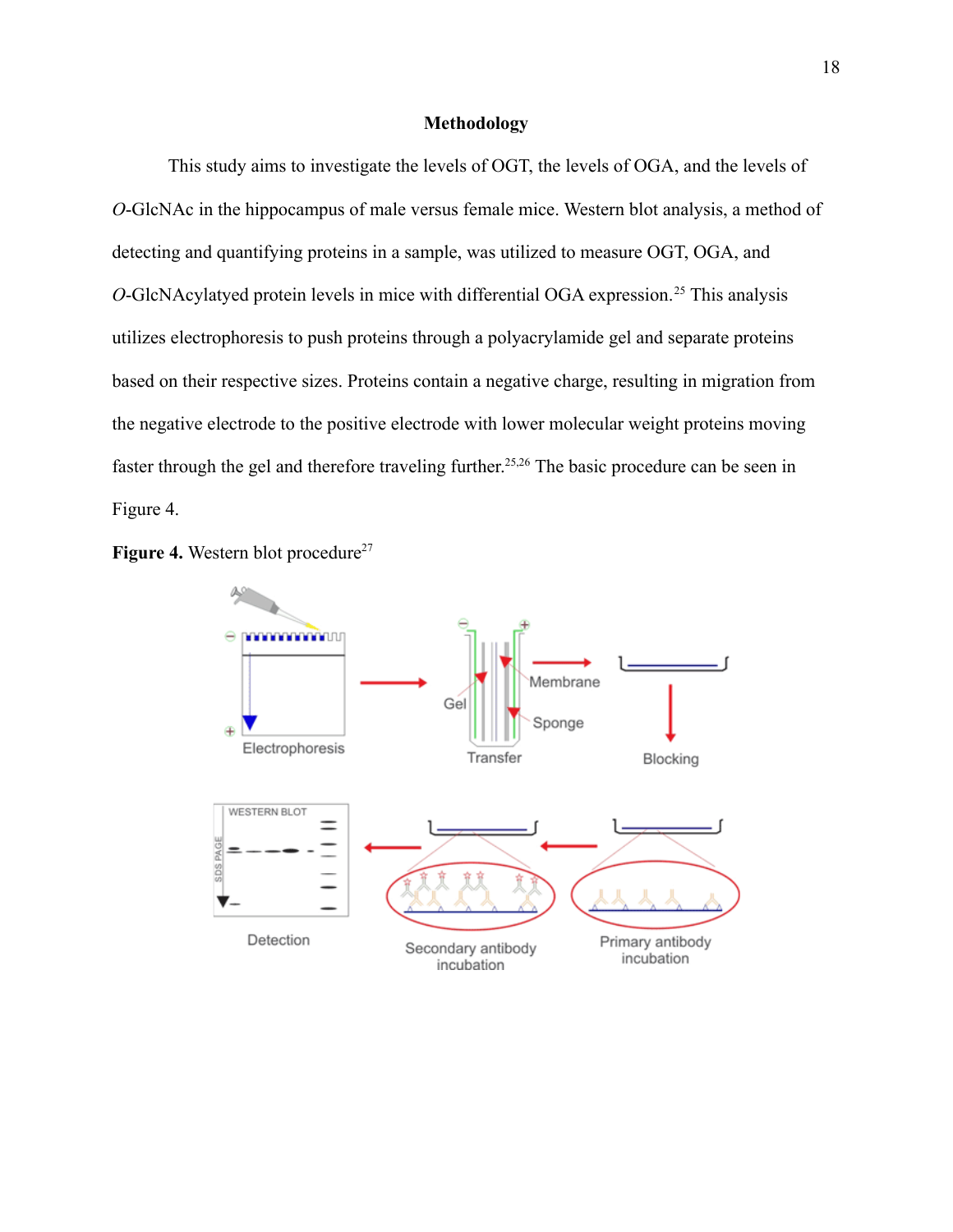#### **Genetic model**

#### *Purpose*

Considering knockout of *Oga* in mice leads predominantly to perinatal lethality, this system is useful for generating differential OGA expression. Tet-On and Tet-Off systems are a method of controlling gene expression based off of the Tet repressor protein, or TetR, and Tet operator, TetO, in the Tet operon of *Escherischia coli*. In Tet-Off systems, transcription activation domain combined to TetR allows for production of transcription activator, or tA. TetO, positioned in front of the gene of interest, binding to tA activates transcription of the gene. Binding of tetracycline or its derivative doxycycline to tA prevents binding to TetO. This in turn prevents transcription of the gene of interest. Without doxycycline, tA can bind TetO, thus allowing gene transcription. The Tet operon, Tet-On, and Tet-Off systems can be visualized in Figure 5. This experiment utilized such a system, administering doxycycline to certain mice to prevent OGA expression and stopping administration to others to allow expression. The mice were identified by a number corresponding to their cage number and ear tag.<sup>28</sup>

**Figure 5.** Tet operon, Tet-On, and Tet-Off systems<sup>28</sup>

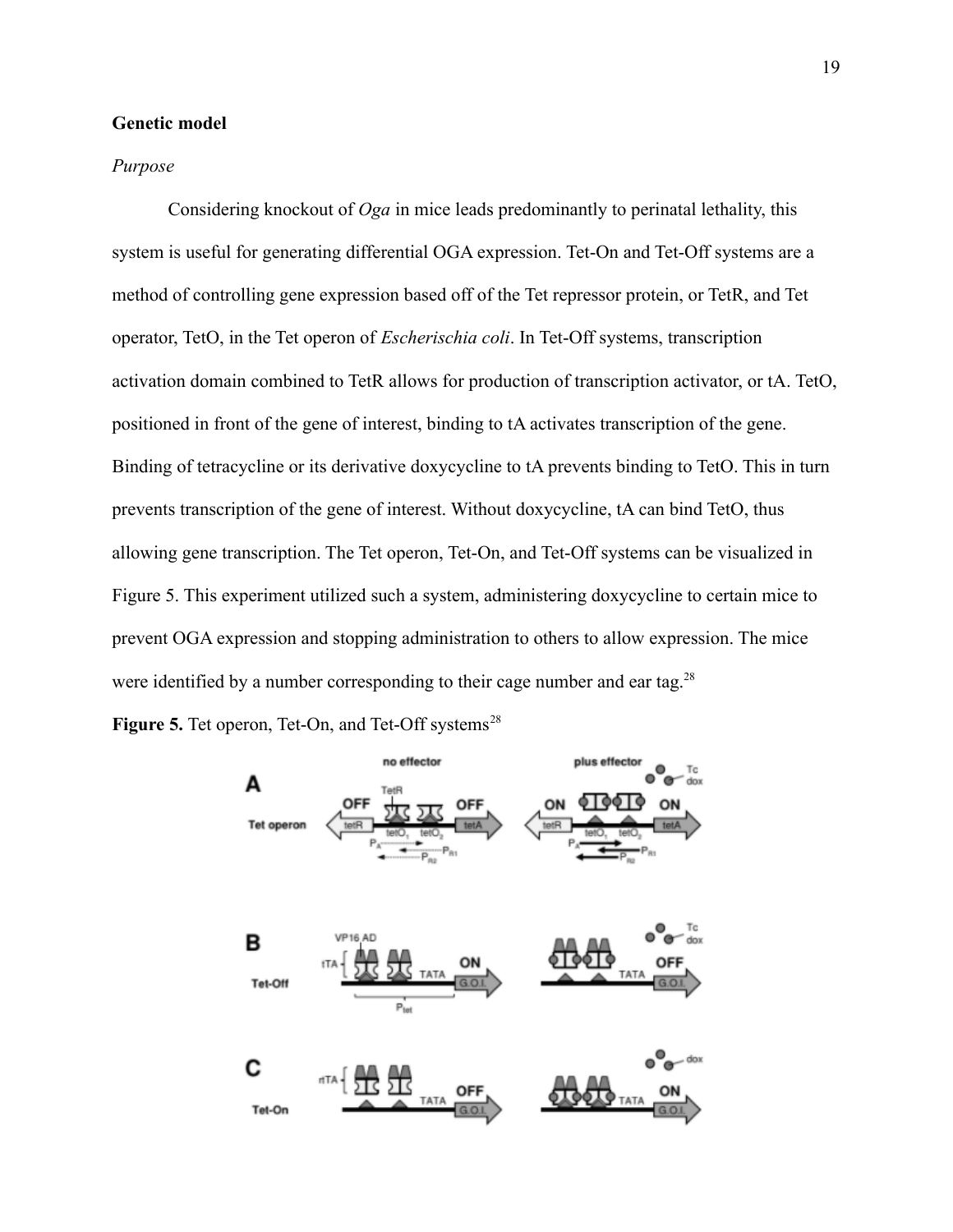#### **Obtaining and homogenizing the samples**

Mice utilized in this experiment were placed in an isoflurane chamber to render them unconscious. This was followed by sacrifice with a guillotine. rains were then dissected by subfield over dry ice. Hippocampal, cerebellar, and frontal cortex sections were placed in separate labeled test tubes and left to sit in liquid nitrogen for several hours. The samples were then moved to  $-80^{\circ}$ C.<sup>29</sup>

In order to extract proteins and allow storage at  $-20^{\circ}$ C, all tissues were then homogenized. Lysis buffer was prepared by mixing a ratio of one microliter of protease inhibitor and one microliter of phosphatase inhibitor to 100 microliters of Tissue Protein Extraction Reagent. 400 microliters of the prepared buffer were added to each sample tissue followed by 30 seconds in the homogenizer at medium speed. The samples were allowed to sit on ice for 30 minutes. In a 4°C environment, the samples were centrifuged at 3,200G for 15 minutes. The pellets were discarded, and the supernatants were stored in fresh tubes at -20°C.<sup>29</sup>

| ID number | On/Off doxycycline | Genotype                 | <b>Sex</b> |
|-----------|--------------------|--------------------------|------------|
| 1058      | On                 | <b>WT</b>                | M          |
| 1038      | On                 | <b>WT</b>                | M          |
| 1008      | On                 | <b>WT</b>                | M          |
| 1056      | On                 | CAMK tTA+TREOGNgk        | M          |
| 1023      | On                 | CAMK tTA+TREOGNgk        | M          |
| 1022      | On                 | <b>CAMK tTA+TREOGNgk</b> | M          |
| 1063      | Off                | <b>WT</b>                | M          |
| 1043      | Off                | <b>WT</b>                | M          |
| 977       | Off                | <b>WT</b>                | M          |

|  |  | Table 1. Mice Utilized |  |
|--|--|------------------------|--|
|--|--|------------------------|--|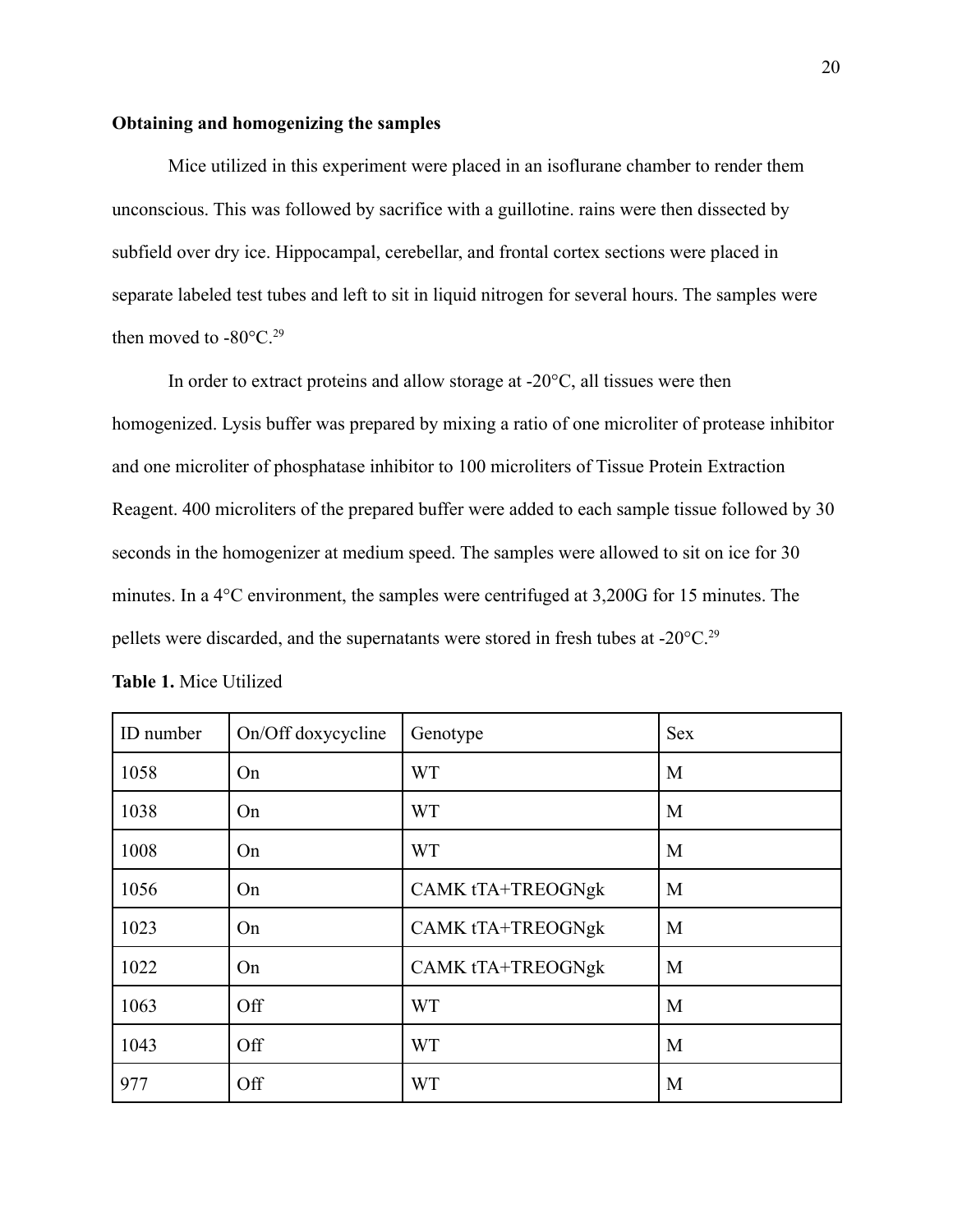| 1045 | Off | CAMK tTA+TREOGNgk        | M              |
|------|-----|--------------------------|----------------|
| 1044 | Off | CAMK tTA+TREOGNgk        | M              |
| 1026 | Off | CAMK tTA+TREOGNgk        | M              |
| 1004 | On  | <b>WT</b>                | $\mathbf{F}$   |
| 1033 | On  | <b>WT</b>                | $\overline{F}$ |
| 1054 | On  | <b>WT</b>                | $\overline{F}$ |
| 969  | On  | <b>CAMK tTA+TREOGNgk</b> | $\mathbf{F}$   |
| 996  | On  | <b>CAMK tTA+TREOGNgk</b> | F              |
| 1021 | On  | <b>CAMK tTA+TREOGNgk</b> | F              |
| 1003 | Off | <b>WT</b>                | F              |
| 1017 | Off | <b>WT</b>                | $\mathbf{F}$   |
| 1032 | Off | <b>WT</b>                | F              |
| 1002 | Off | <b>CAMK tTA+TREOGNgk</b> | F              |
| 1018 | Off | <b>CAMK tTA+TREOGNgk</b> | F              |
| 1034 | Off | <b>CAMK tTA+TREOGNgk</b> | F              |

#### **Western blot**

Sample buffer was prepared by adding nine parts 4x Laemmli sample buffer to one part beta-mercaptoethanol, or BME, and stirring with a vortex mixer. Each sample was prepared by adding 3.3 microliters of sample buffer solution and 14.7 microliters of de-ionized (DI) water to a micro test tube with 2 microliters of the homogenized tissue. The micro test tubes with prepared samples were then placed in a  $70^{\circ}$ C for 10 minutes.<sup>29,30</sup>

7.5% polyacrylamide gels were handcast with *Bio-Rad* Mini-PROTEAN® Tetra handcast systems reagents and according to the included guidelines for 1.5 mm glass plates. Gels were placed in an upstand in the electrophoresis chamber. Runner buffer was made by adding 900 mL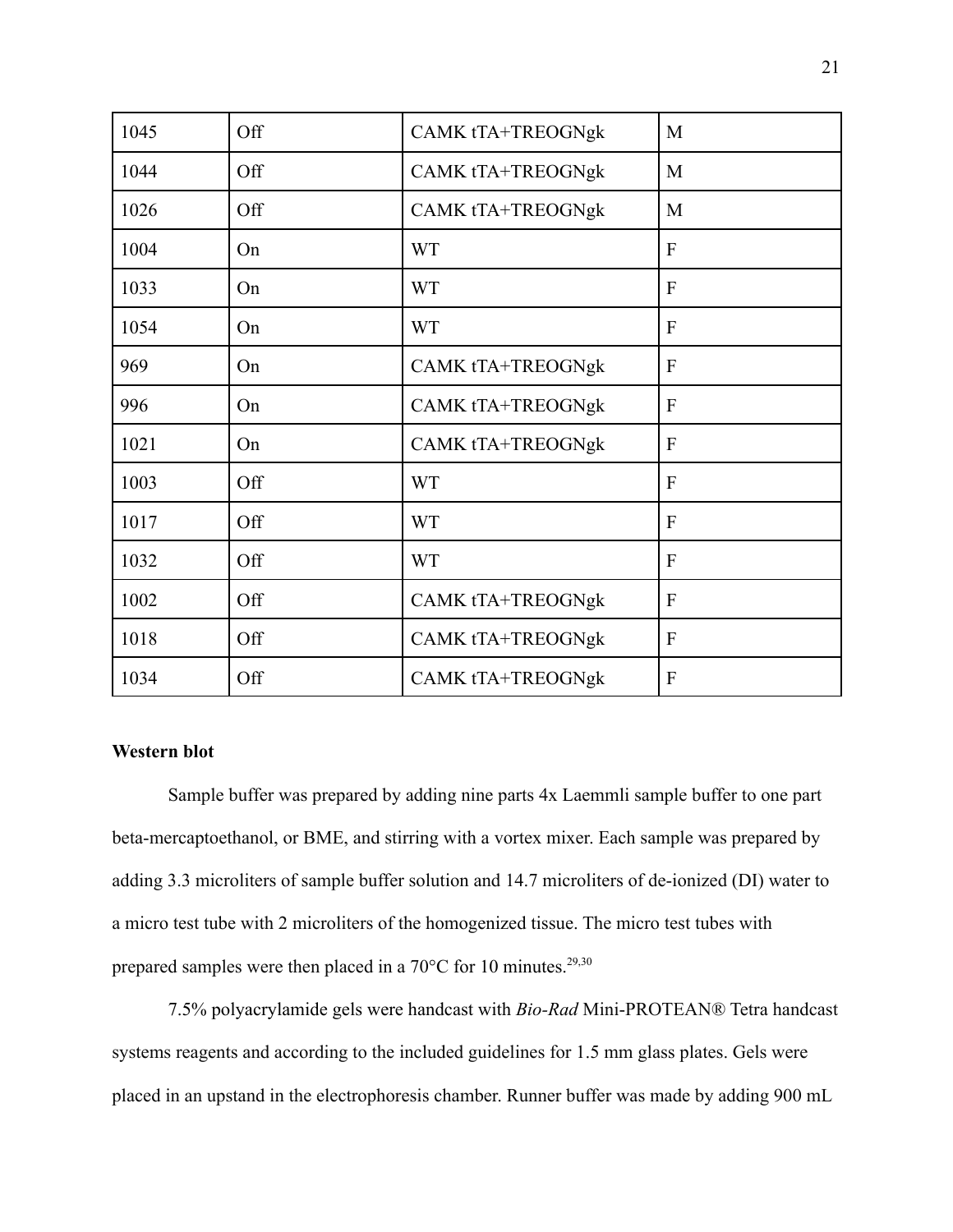DI water to 100 mL of Tris-glycine buffer. Buffer was then poured into the upstand. A micropipette was used to load two microliters of the ladder protein standard solution into the first well of the gel and 20 microliters of sample 1058, 1063, 1004, 1003, 1056, 1045, 969, and 1002 into each successive well. This was repeated on a second gel with samples 1038, 10443, 1033, 1017, 1023, 1044, 996, and 1018 and then on a third gel with samples 1008, 977, 1054, 1032, 1022, 1026, 1021, and 1034. The electrophoresis chamber was closed and run at 200 volts for 40 minutes to push proteins down the gel.<sup>31</sup>

The transfer buffer was prepared by mixing 700 mL DI water, 100 mL Tris-glycine buffer, and 200 mL methanol. A piece of polyvinylidene fluoride, or PVDF, paper was cut to match the size of the gel, rinsed in methanol, and left to sit in the transfer buffer for 10 minutes. Two sponges and two pieces of filter paper were let to sit in the buffer for 10 minutes, as well. The gel was removed from the chamber, the glass plates were separated, and the gel was removed from the plates. One of the sponges and pieces of filter paper were placed in the bottom black side of a cassette followed by the gel, PVDF paper, another filter paper, and another sponge. The cassette was closed and placed in the electrophoresis chamber. Transfer buffer, a stir bar, and an ice pack were added to the chamber, which was placed on a stir plate in a 4°C environment. The chamber was run at 100 volts for one hour. The PVDF paper was then removed from the chamber and allowed to dry.<sup>30,31</sup>

**Specific aim I:** To determine the concentration of OGA relative to actin in male and female mice, both on and off doxycycline

Six male mice on doxycycline, six male mice off doxycycline, six female mice on doxycycline, and six female mice off doxycycline were tested. Three of each group were wild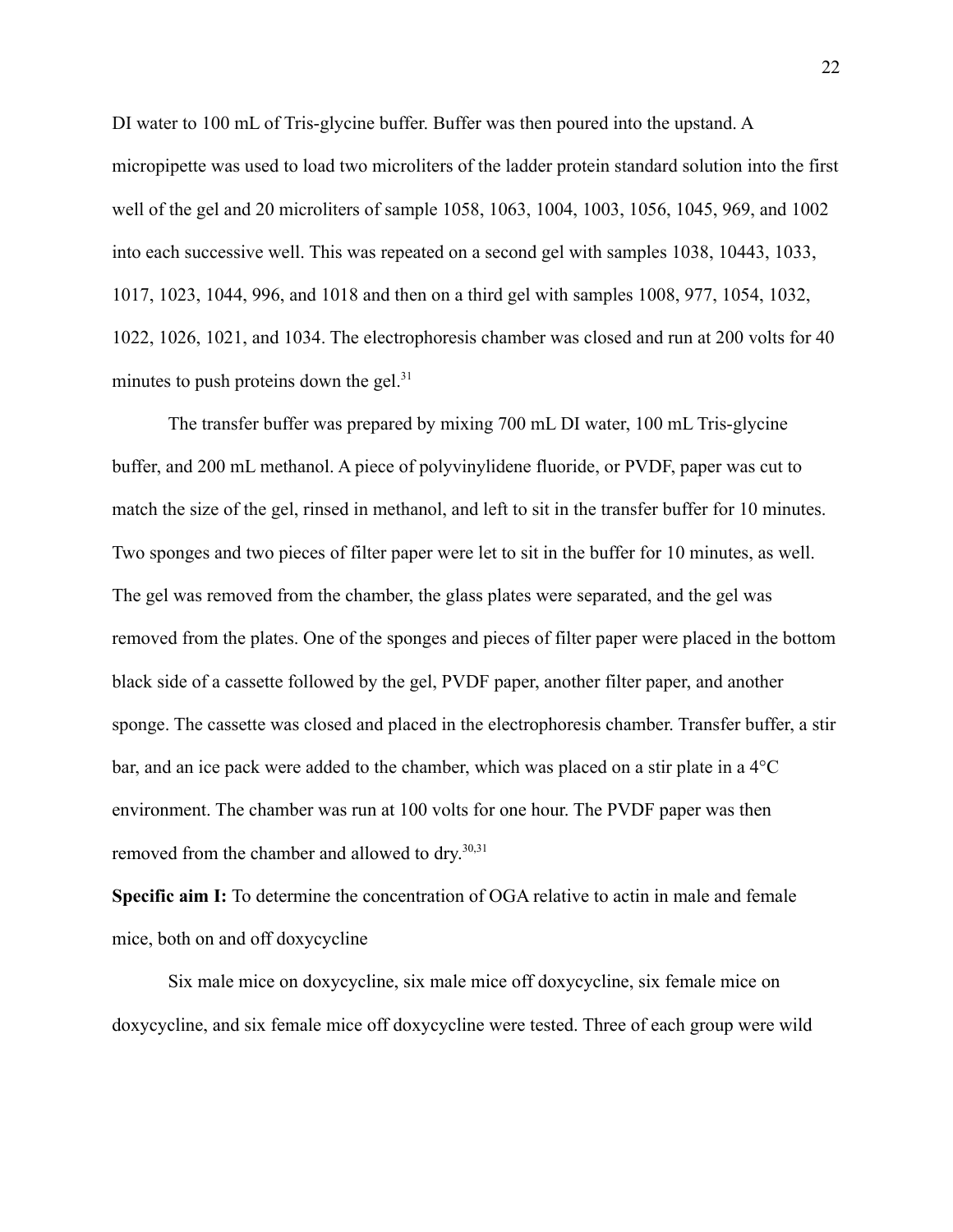type mice, and three of each were *O*-GlcNAc knockdown models with the mutation CAMK tTA+TREOGNgk.

Each gel was washed in 1X Tris-buffered saline with 1% Tween, or TBST for five minutes with agitation. The gel was then blocked with 5% milk, made from five grams dehydrated milk mixed with 100 mL TBST, with agitation for one hour. This was followed by three 15 minute washes with TBST. The blot was then incubated in two microliters of OGA primary antibody generated in rabbit diluted in four mL 5% milk in a 4°C environment with agitation overnight. The gel was then washed with TBST for 10 minutes four times with agitation. It was then incubated in two microliters goat-anti-rabbit secondary antibody diluted in four mL 5% milk for one hour at room temperature with agitation. This was followed by three 15 minute TBST washes. $25$ 

The blot was developed by rinsing in enhanced chemiluminesence solution for 5 minutes with agitation. The blot was exposed for .5-40 seconds with the Bio Rad Chemi Doc Imager.<sup>25</sup>

The blot was washed in a stripping buffer for five minutes, then the process was repeated with actin primary antibody in order to normalize the amount of OGA to actin. This was then repeated with two more blots to enable statistical analysis.<sup>25</sup>

**Specific aim II:** To determine the concentration of OGT relative to actin in male and female mice, both on and off doxycycline.

Six male mice on doxycycline, six male mice off doxycycline, six female mice on doxycycline, and six female mice off doxycycline were tested. Three of each group were wild type mice, and three of each were *O*-GlcNAc knockdown models with the mutation CAMK tTA+TREOGNgk.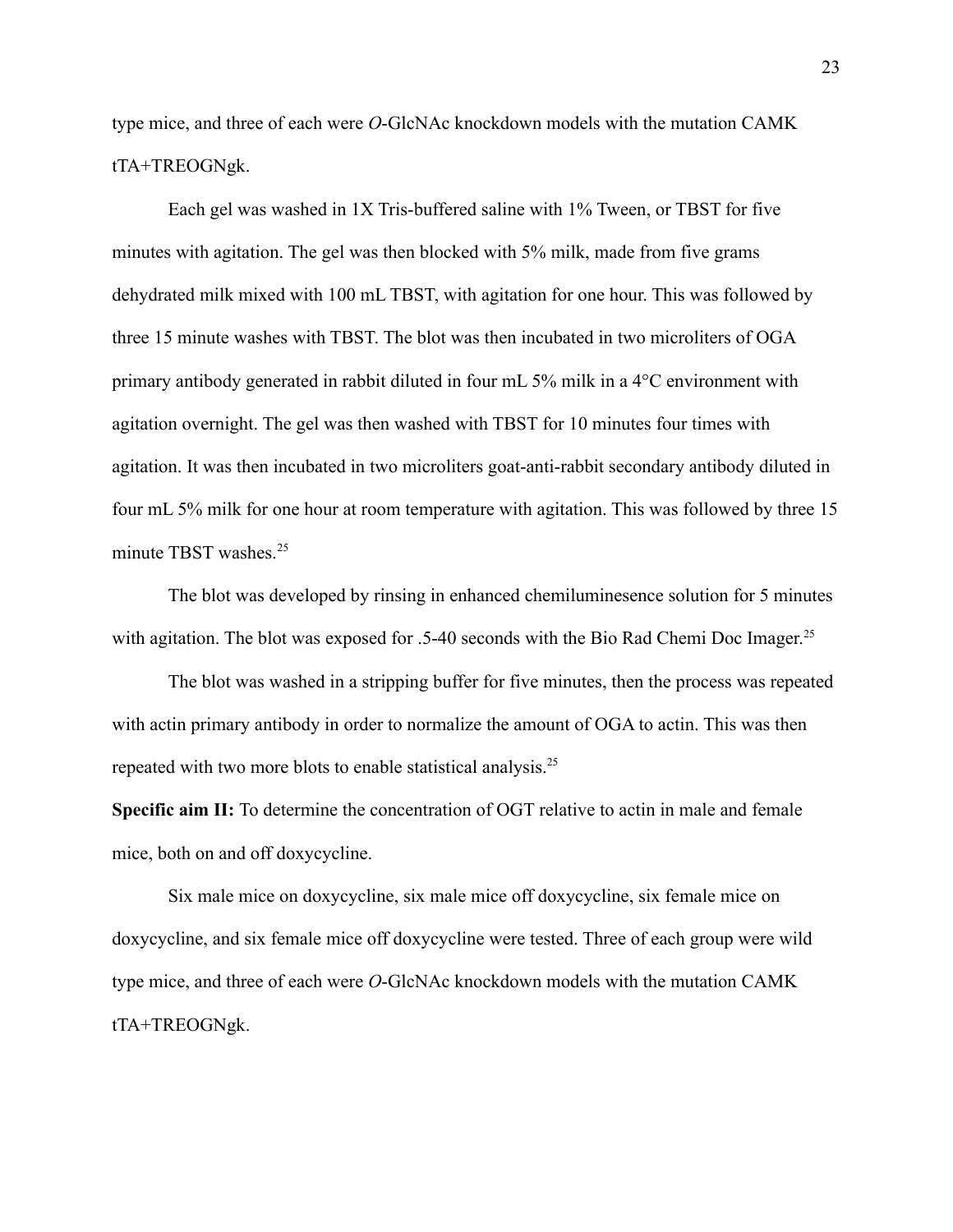Each gel was washed in TBST for five minutes with agitation. The gel was then blocked with 5% milk, made from five grams dehydrated milk mixed with 100 mL TBST, with agitation for one hour. This was followed by three 15 minute washes with TBST. The blot was then incubated in two microliters of OGT primary antibody generated in rabbit diluted in four mL 5% milk in a 4°C environment with agitation overnight. The gel was then washed with TBST for 10 minutes four times with agitation. It was then incubated in two microliters goat-anti-rabbit secondary antibody diluted in four mL 5% milk for one hour at room temperature with agitation. This was followed by three 15 minute TBST washes.<sup>25</sup>

The blot was developed by rinsing in an enhanced chemiluminescence solution for five minutes with agitation. The blot was exposed for 0.5-40 seconds with the Bio Rad Chemi Doc Imager.<sup>25</sup>

The blot was washed in a stripping buffer for five minutes, then the process was repeated with actin primary antibody in order to normalize the amount of OGA to actin. This was then repeated with two more blots to enable statistical analysis.<sup>25</sup>

**Specific aim III:** To determine the concentration of *O*-GlcNAc relative to actin in male and female mice, both on and off doxycycline.

Six male mice on doxycycline, six male mice off doxycycline, six female mice on doxycycline, and six female mice off doxycycline were tested. Three of each group were wild type mice, and three of each were *O*-GlcNAc knockdown models with the mutation CAMK tTA+TREOGNgk.

Each gel was washed in TBST for five minutes with agitation. The gel was then blocked with 5% milk, made from five g dehydrated milk mixed with 100 mL TBST, with agitation for one hour. This was followed by three 15 minute washes with TBST. The blot was then incubated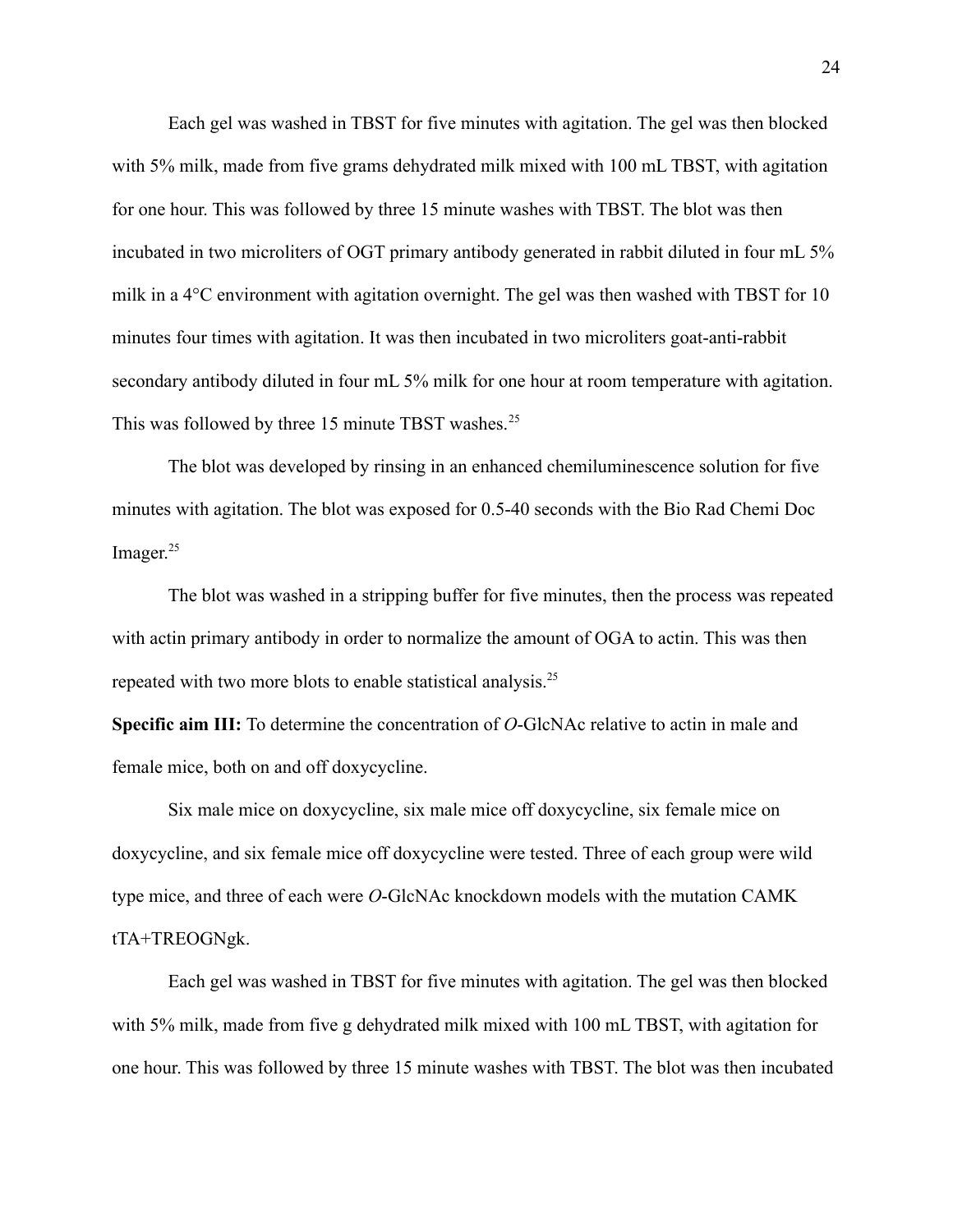in two microliters of *O*-GlcNAc primary antibody generated in mouse, diluted in four mL 5% milk in a 4°C environment with agitation overnight. The gel was then washed with TBST for 10 minutes four times with agitation. It was then incubated in two microliters goat-anti-mouse secondary antibody diluted in four mL 5% milk for one hour at room temperature with agitation. This was followed by three 15 minute TBST washes.<sup>25</sup>

The blot was developed by rinsing in enhanced chemiluminescence solution for five minutes with agitation. The blot was exposed for 0.5-40 seconds with the Bio Rad Chemi Doc Imager.<sup>25</sup>

The blot was washed in a stripping buffer for five minutes, then the process was repeated with actin primary antibody in order to normalize amount of *O*-GlcNAc to actin. This was then repeated with two more blots to enable statistical analysis.25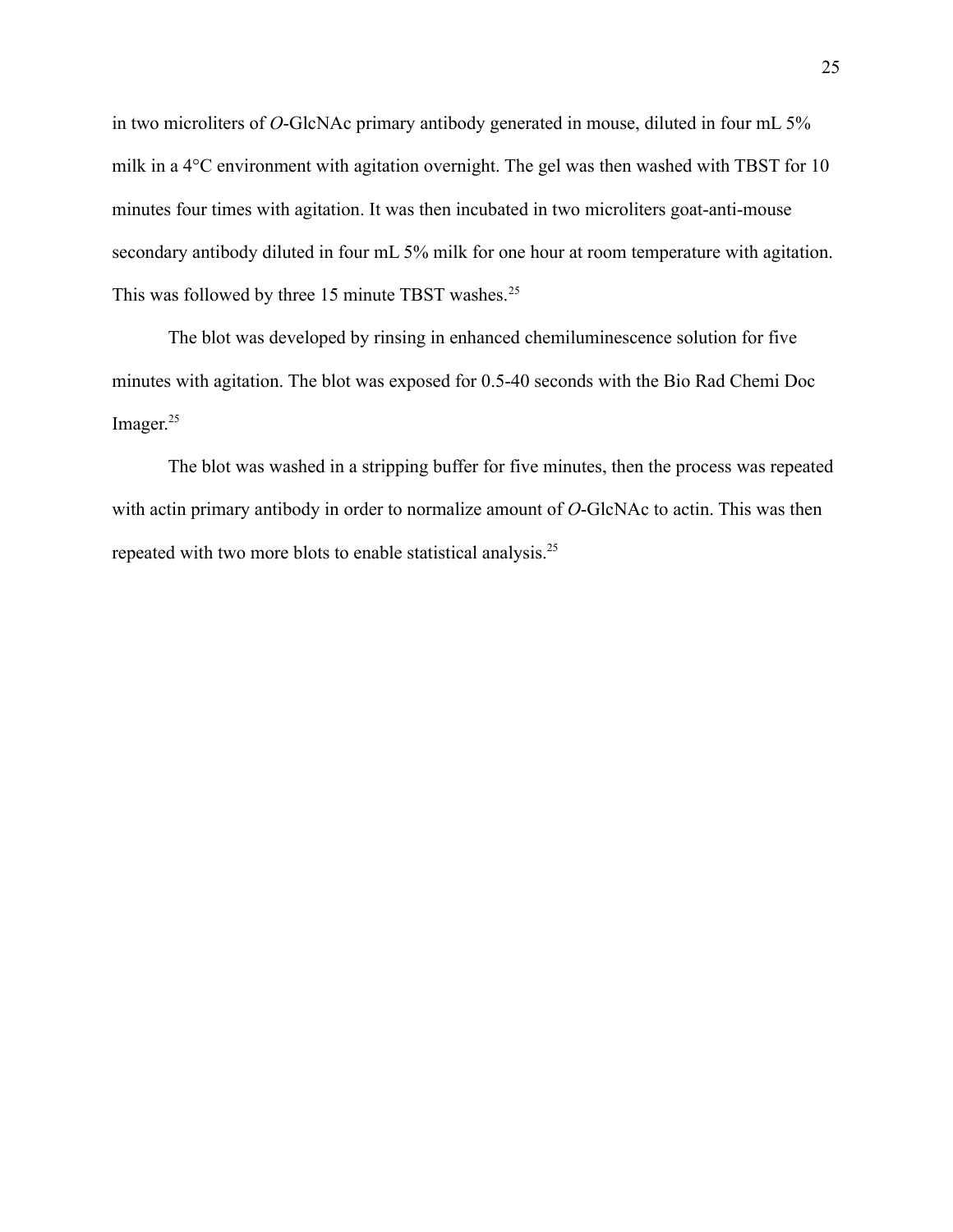#### **Data Analysis**

A representative Western blot demonstrating OGT, OGA, and *O*-GlcNAc relative to actin is shown below in Figure 6. One sample of each type is included, with the genetic makeup, sex, and doxycycline status listed in Table 1.



**Figure 6.** a. OGT representative western blot, b. OGA representative western blot, c. *O*-GlcNAc representative western blot

BioRad ImageLab software was used to analyze the pixels in each sample, and pixels of each antibody were normalized relative to actin. Three Western blots were run, with one sample of each type in each blot, creating an n=3. The first blot was run twice, and the second and third blots were run three times. The separate runs were used to calculate the averages of normalized levels for each blots. As each blot contained one sample of each type, the means and standard errors of each type were determined from these averages. These are displayed in Figure 7-9, with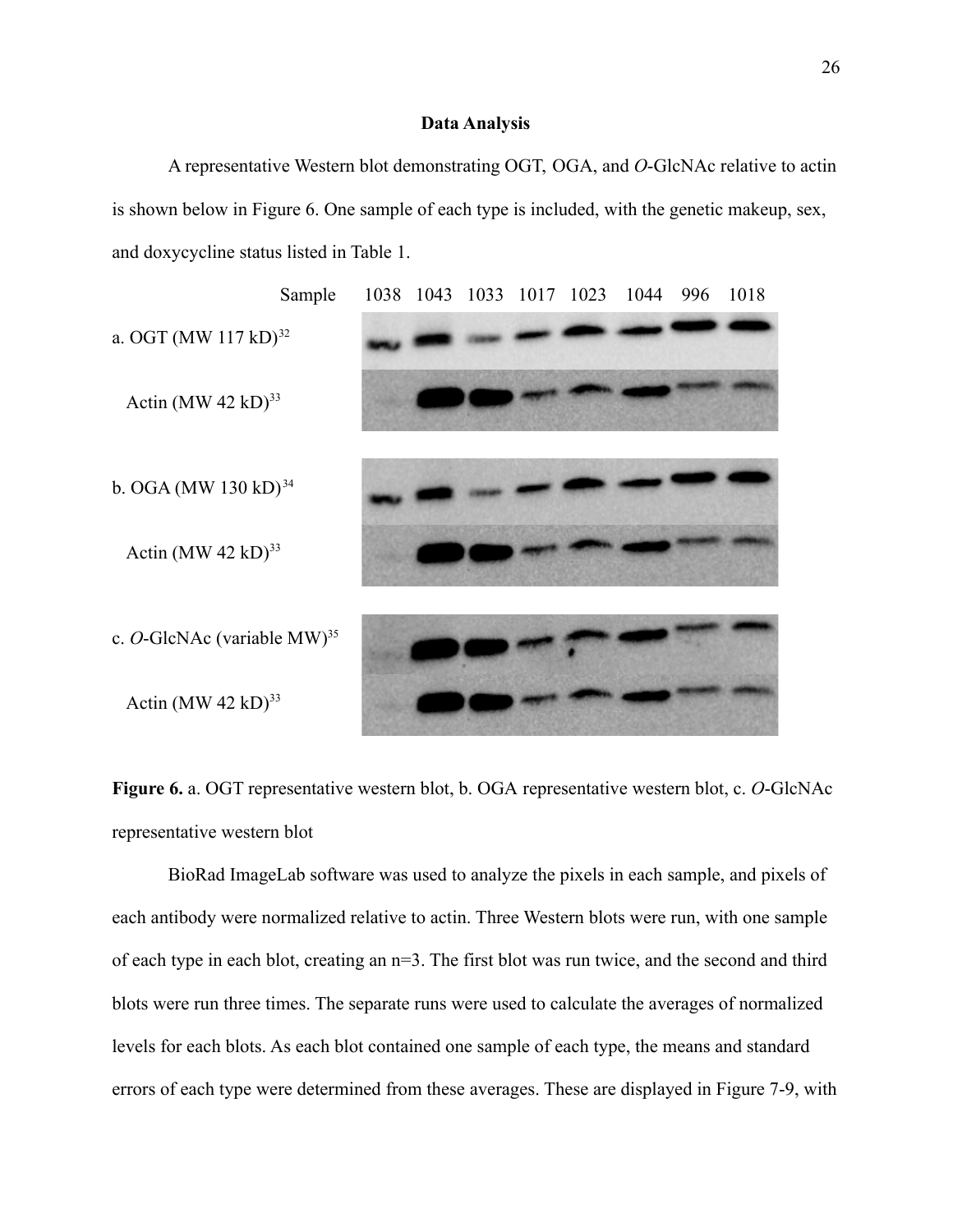WT M On indicating wild type males on doxycycline, WT M Off indicating wild type males off doxycycline, WT F On indicating wild type females on doxycycline, WT F Off indicating wild type females off doxycycline, Mut M On indicating OGA knockdown mutant males on doxycycline, Mut M Off indicating OGA knockdown mutant males off doxycycline, Mut F On indicating OGA knockdown mutant females on doxycycline, and Mut F Off indicating OGA knockdown mutant females off doxycycline.





**Figure 8.** Mean OGA relative to actin by sample type

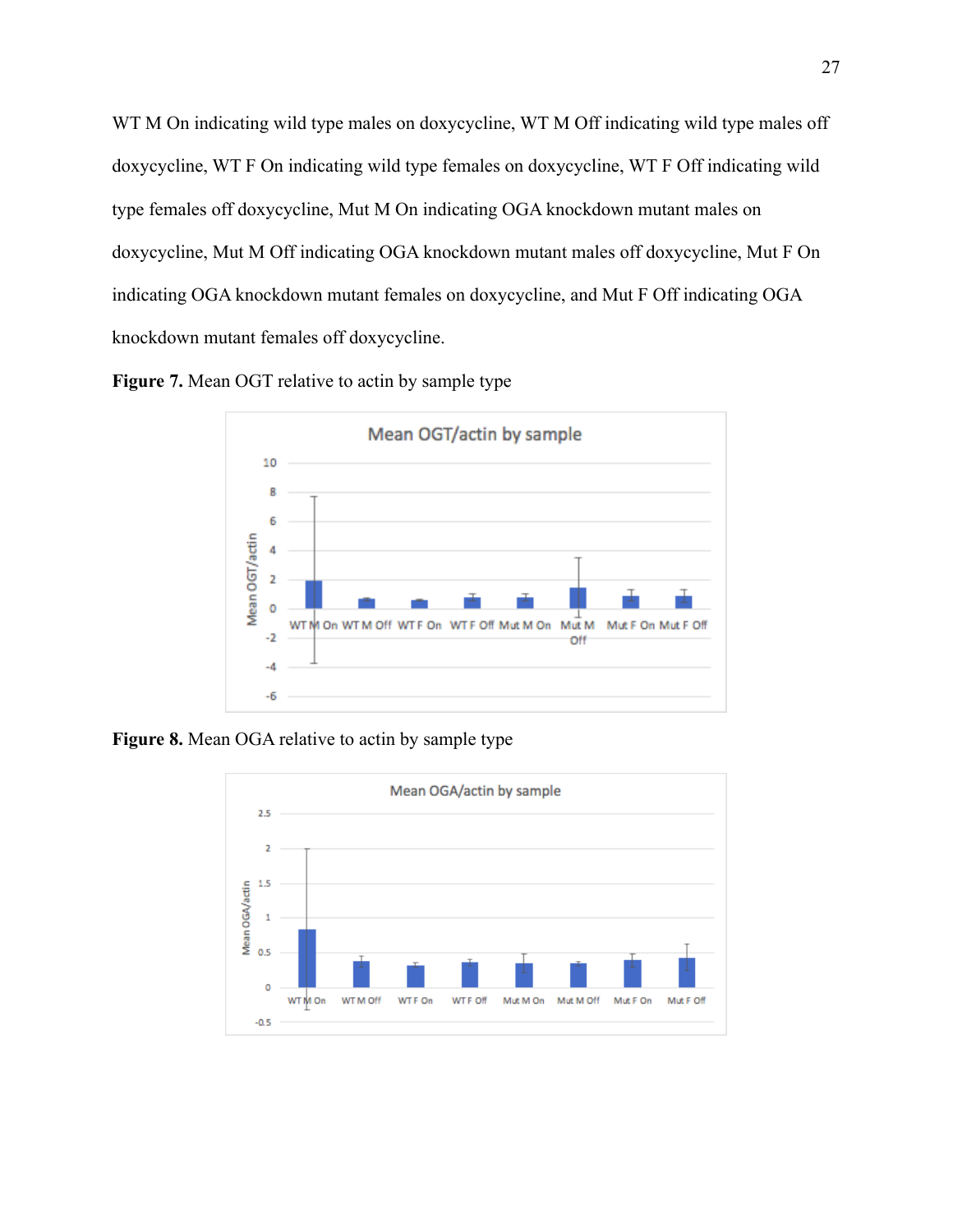

#### **Figure 9.** Mean *O*-GlcNAc relative to actin by sample type

Relative OGT to actin was found to be  $1.95\pm5.70$  in WT M On,  $0.63\pm0.14$  in WT M Off, 0.58±0.06 in WT F On, 0.77±0.25 in WT F Off, 0.74±0.24 in Mut M On, 1.43±2.02 in Mut M Off, 0.89±0.39 in Mut F On, and 0.86±0.44 in Mut F Off. Relative OGA to actin was found to be 0.84±1.16 in WT M On, 0.37±0.07 in WT M Off, 0.32±0.03 in WT F On, 0.36±0.05 in WT F Off, 0.35±0.13 in Mut F On, 0.35±0.03 in Mut F Off, 0.40±0.10 in Mut F On, and 0.43±0.19 in Mut F Off. Relative *O*-GlcNAc to actin was found to be 0.33±0.07 in WT M On, 0.45±0.13 in WT M Off, 0.57±0.29 in WT F On, 0.37±0.09 in WT F Off, 0.26±0.05 in Mut F On, 0.43±0.04 in Mut F Off, 0.46±0.12 in Mut F On, and 0.48±0.09 in Mut F Off.

Statistical analysis was performed using a Student's paired t-test for two samples assuming equal variances. Hypothesized mean difference was set to zero for all comparisons. Differences were considered statistically significant if one tailed p values were less than 0.05. However, no samples displayed significant differences for any antibody.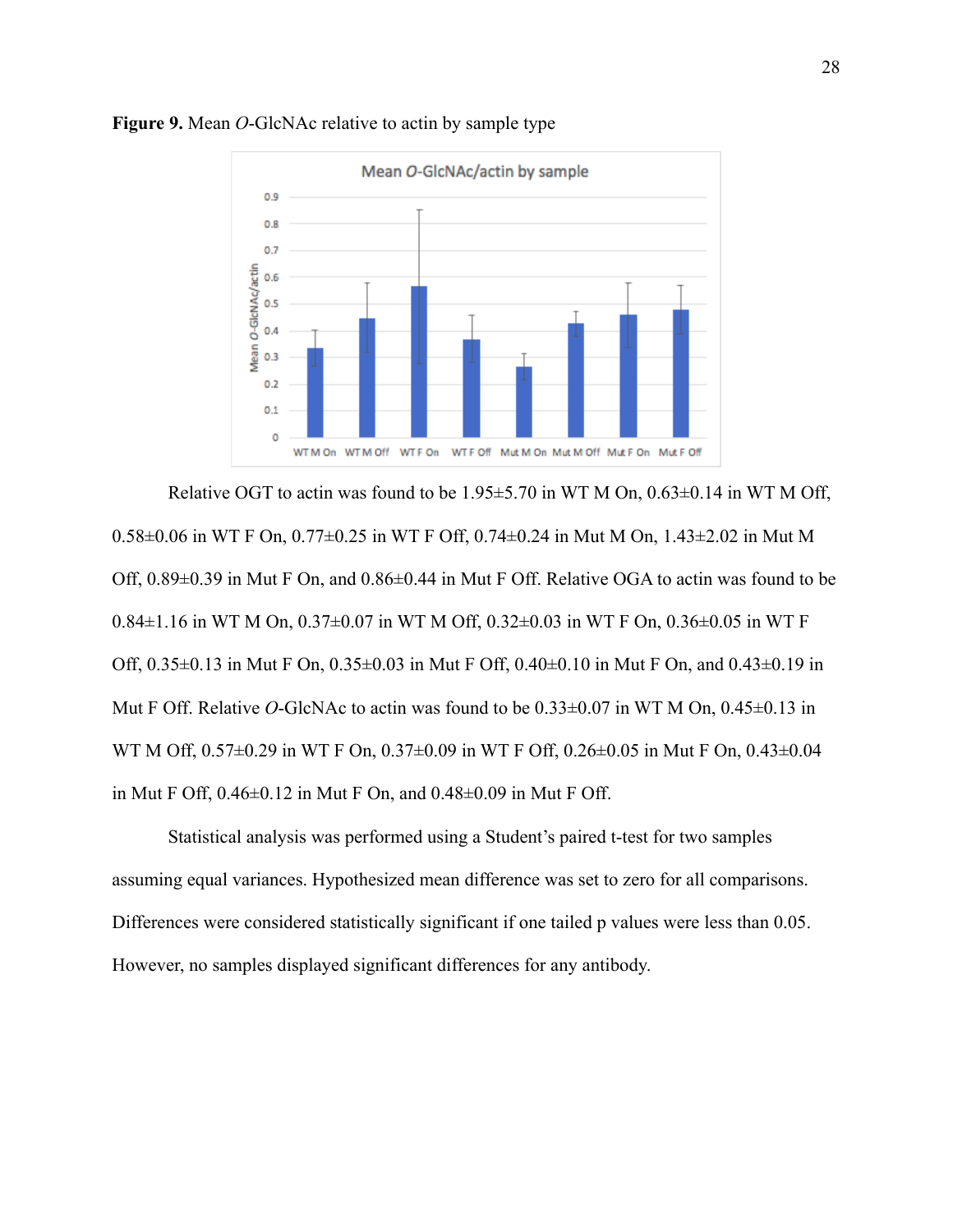#### **Conclusion**

Wild type mice acted as controls, and were expected to have the same amounts of OGA, OGT, and *O*-GlcNAc relative to actin when on or off doxycycline. This was shown to be true in both males and females. OGA knockdown mice were not expected to display this same trend. When on doxycycline, the drug binds tA to prevent expression of OGA. Therefore, lower levels of OGA were expected to be observed in mutant mice on doxycycline versus mutant mice off doxycycline. However, no statistically significant difference was found in mutant male or female mice. Additionally, the hypothesized decrease of OGA expression in mutant mice on doxycycline would result in an decrease in removal of *O*-GlcNAc from serine and threonine residues. Therefore, an increase in *O*-GlcNAcylated proteins was hypothesized to occur in mutant mice on doxycycline. Nevertheless, no statistically significant difference was found in *O*-GlcNAcylated proteins relative to actin in male or female mutant mice. These findings indicate that mice off of doxycycline had not yet been off of the drug for long enough to create a significant OGA expression difference. Therefore, a longer period of time off of doxycycline is hypothesized as necessary to create a change. As OGT remained unaffected by the administration of doxycycline, no statistically significant differences were expected in this antibody relative to actin between mutant mice on and off doxycycline, which was found to be true.

Furthermore, it was hypothesized that females may display increased OGT relative to males due to the additional X chromosome they possess, whether mutant, wild type, on doxycycline, or off doxycycline. This would in turn produce an increase in *O*-GlcNAcylation. However, no significant difference in OGT relative to actin or *O*-GlcNAc relative to actin was observed between wild type males and females or mutant males and females on doxycycline or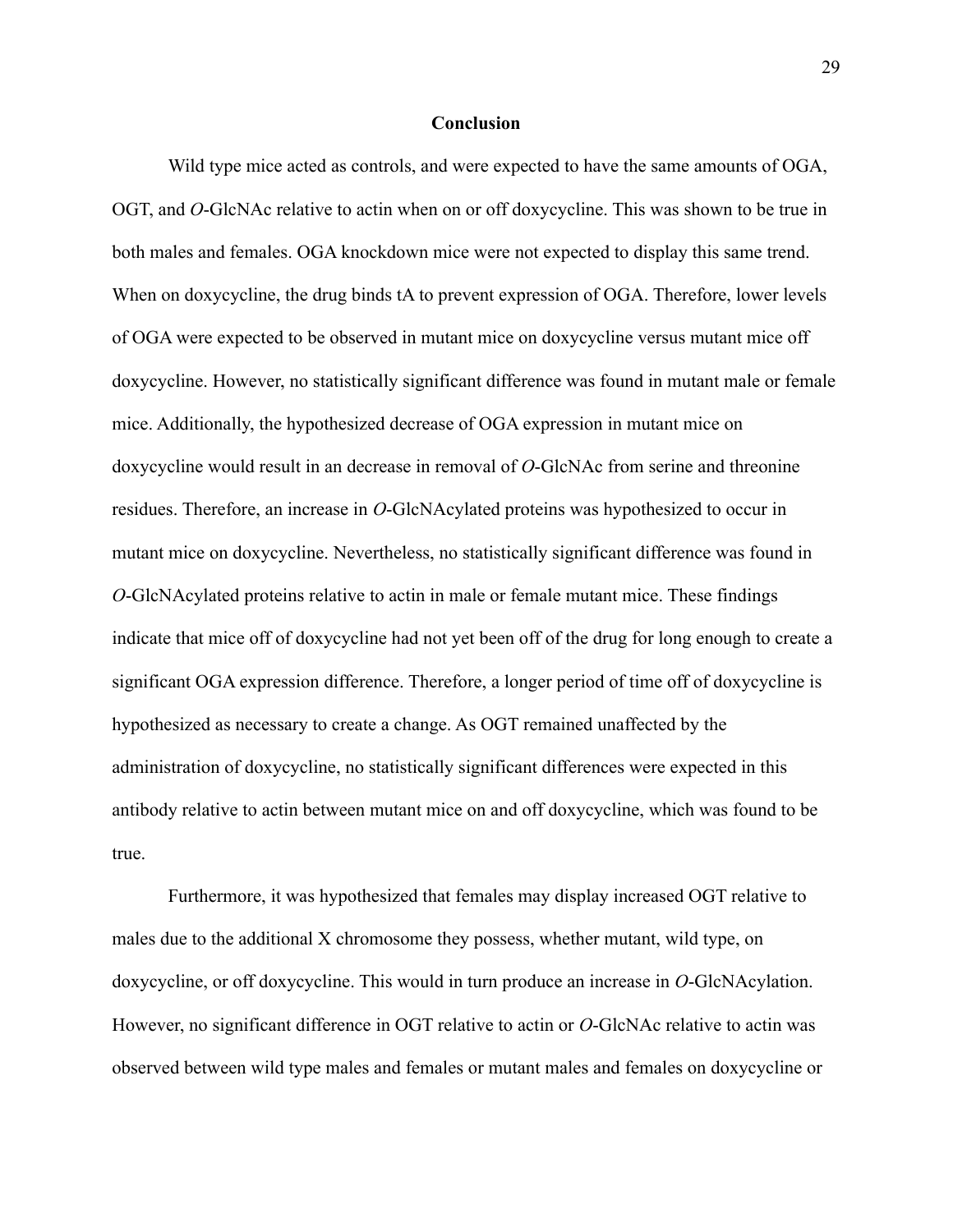mutant males and females off doxycycline. Therefore, the data suggests that male and female brains express the same relative amount of OGT, and the second X chromosome found in females does not alter expression of this enzyme.

#### *Strengths of the study*

Several aspects of this study lent strength to the analysis and results. Each blot contained eight samples and was run two to three times with averages of the runs calculated. This was done to reduce any error that may have occurred during one particular run. Additionally, each blot contained one of each sample type. Therefore, three of each sample type were utilized, creating an n=3. This allowed for proper statistical analysis to be done and reduced error that may have resulted from one particular sample. Further, the samples were run blind to reduce bias. This meant the genotype, sex, and doxycycline status of each sample was unknown during the procedure, so the analysis of each was not skewed

#### *Weaknesses of the study*

Other aspects of this study weakened the analysis and results. While an  $n=3$  allows for statistical analysis, it is the lowest level that does. Additionally, samples and antibodies utilized went through repeated freeze/thaw cycles. This may have impacted the protein content and antibody binding ability. Further, the use of actin as a loading control is a less accurate method than a BCA protein assay. As a result, the relative amounts of OGT, OGA, and *O*-GlcNAc may be skewed.

#### *Future directions*

This study indicated that no difference exists between OGT, OGA, and *O*-GlcNAc levels in the hippocampus of OGA knockdown and wild type male and female mice on and off doxycycline. In the future, additional samples of each type should be analyzed to increase the n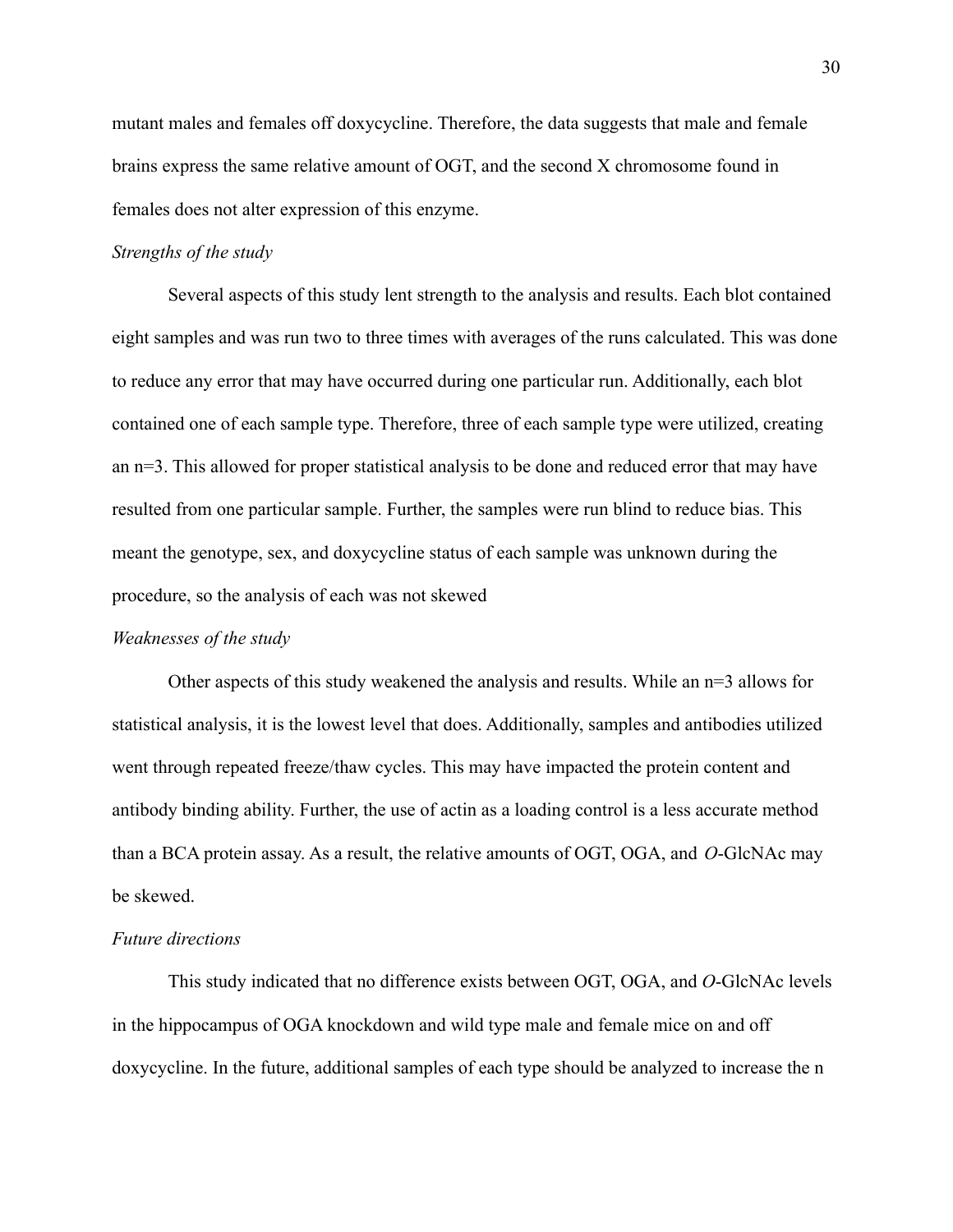value and add credibility to the conclusions. Furthermore, differences in subregions might be present but are diluted by combining CA3, CA1, CA2 and dentate gyrus as was done in this study. Additionally, other brain regions should be analyzed to determine if OGA and *O*-GlcNAc present differently between groups in regions other than the hippocampus. Future studies may also examine if OGA and *O*-GlcNAc levels are found to be different between mice on and off doxycycline after a longer period of time off of the medication.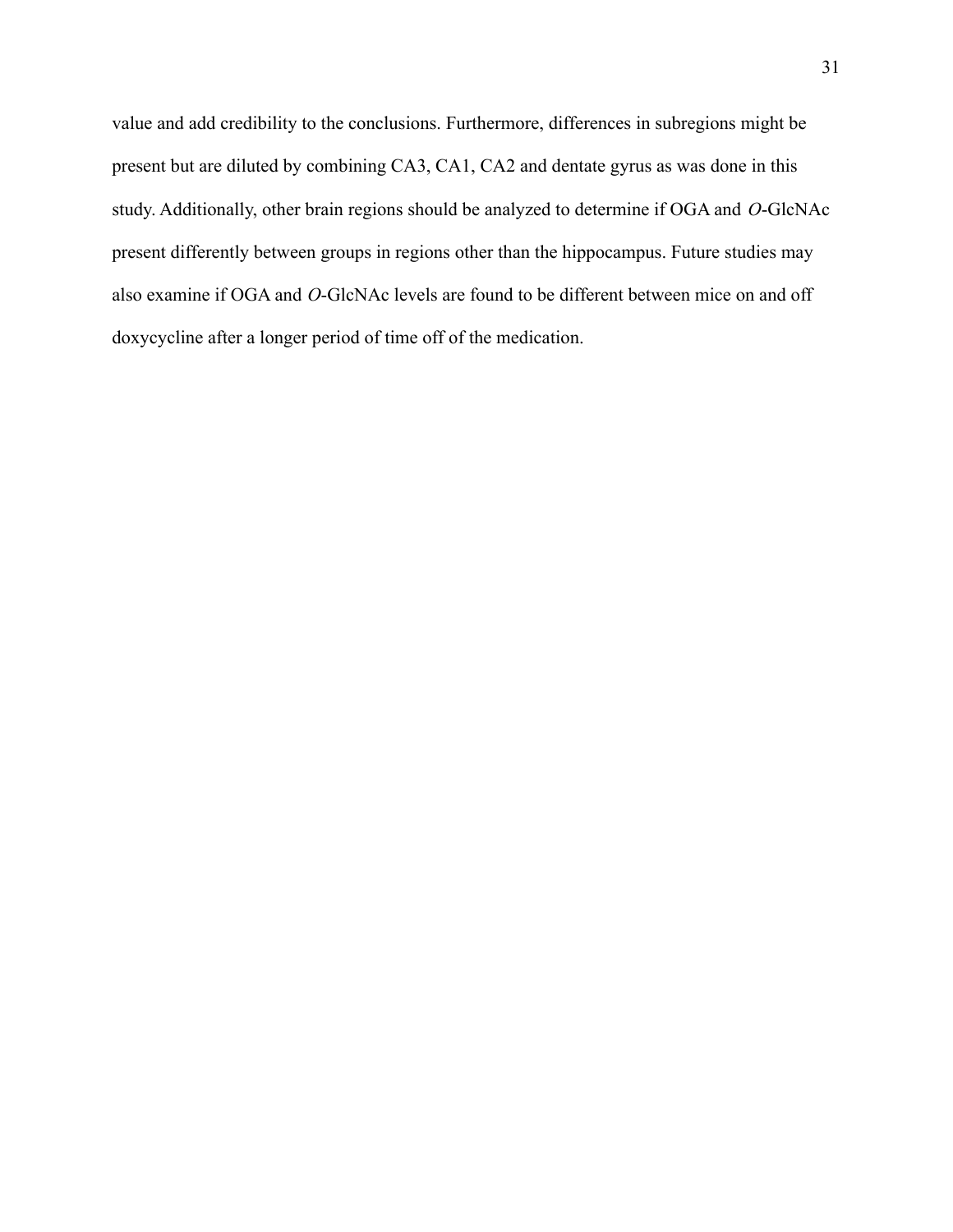#### **References**

- 1. Giap BT, Jong CN, Ricker JH, Cullen NK, Zafonte RD. The hippocampus: anatomy, pathophysiology, and regenerative capacity. J Head Trauma Rehabil. 2000;15(3):875-894. doi:10.1097/00001199-200006000-00003.
- 2. Liu HH, Payne HR, Wang B, Brady ST. Gender differences in response of hippocampus to chronic glucocorticoid stress: role of glutamate receptors. J. Neurosci. Res. 2006;83(5):775-786. doi:10.1002/jnr.20782
- 3. Yagi S, Galea LAM. Sex differences in hippocampal cognition and neurogenesis. *Neuropsychopharmacology*. 2019;44(1):200-213. doi:10.1038/s41386-018-0208-4
- 4. Hwang H, Rhim H. Acutely elevated O-GlcNAcylation suppresses hippocampal activity by modulating both intrinsic and synaptic excitability factors. *Sci Rep*. 2019;9(1):N.PAG. doi:10.1038/s41598-019-43017-9
- 5. Taylor EW, Wang K, Nelson AR, et al. O-GlcNAcylation of AMPA receptor GluA2 is associated with a novel form of long-term depression at hippocampal synapses. *J Neurosci*. 2014;34(1):10-21. doi:10.1523/JNEUROSCI.4761-12.2014
- 6. Olivier-Van Stichelen S, Abramowitz LK, Hanover JA. X marks the spot: does it matter that O-GlcNAc transferase is an X-linked gene?. Biochem Biophys Res Commun. 2014;453(2):201-207. doi:10.1016/j.bbrc.2014.06.068
- 7. Olivier-Van Stichelen S, Wang P, Comly M, Love DC, Hanover JA. Nutrient-driven *O*-linked *N*-acetylglucosamine (*O*-GlcNAc) cycling impacts neurodevelopmental timing and metabolism. *J Biol Chem*. 2017;292(15):6076-6085. doi:10.1074/jbc.M116.774042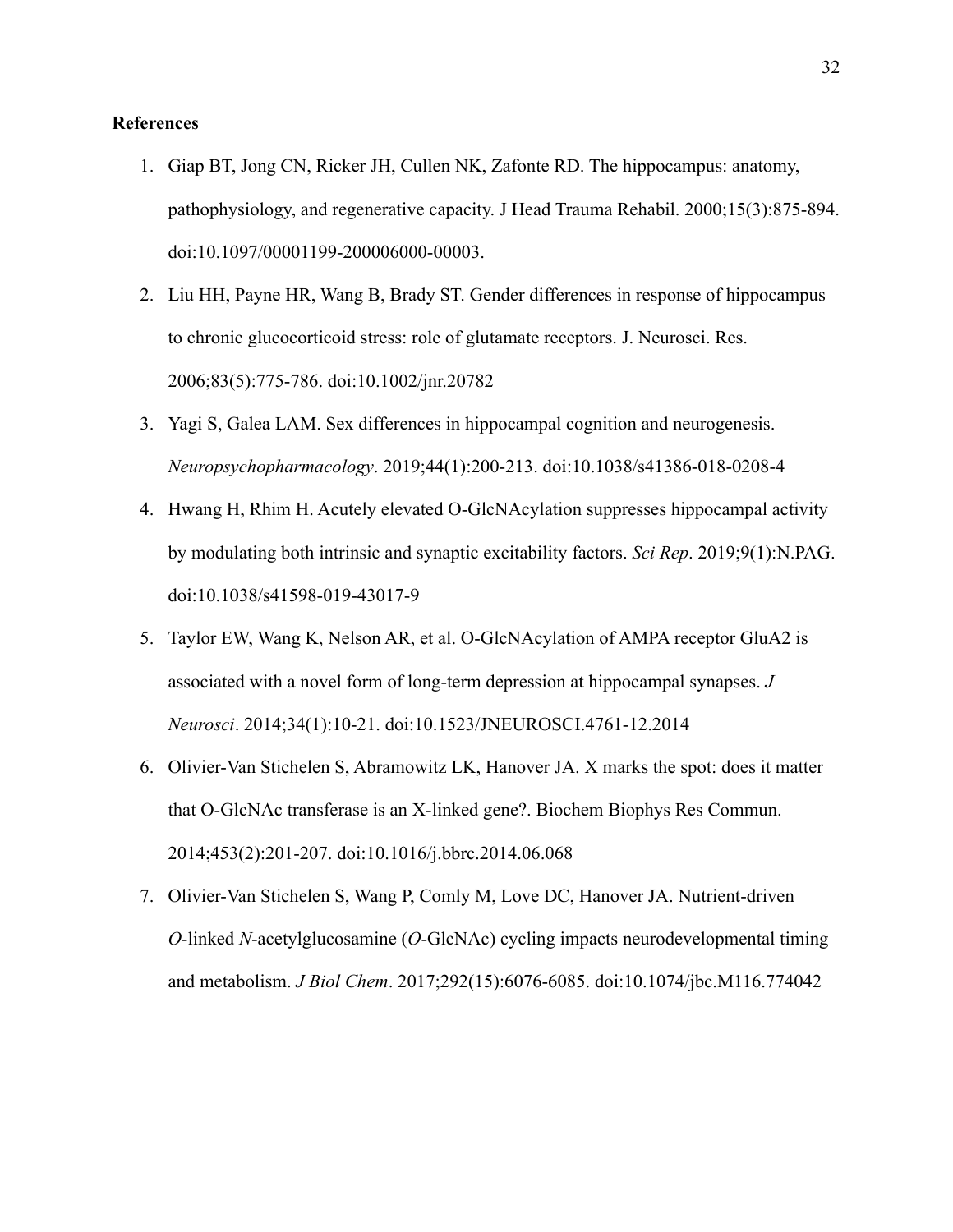- 8. Yang Y, Wang JZ. From Structure to Behavior in Basolateral Amygdala-Hippocampus Circuits. Front Neural Circuits. 2017;11:86. doi:10.3389/fncir.2017.00086. Accessed January 27, 2021.
- 9. Maurer AP, Nadel L. The Continuity of Context: A Role for the Hippocampus. Trends Cogn Sci. 2021;25(3):187-199. doi:10.1016/j.tics.2020.12.007
- 10. Temido-Ferreira M, Coelho JE, Pousinha PA, Lopes LV. Novel Players in the Aging Synapse: Impact on Cognition. *J Caffeine Adenosine Res*. 2019;9(3):104-127. doi:10.1089/caff.2019.0013
- 11. Wheatley EG, Albarran E, White CW III, et al. Neuronal O-GlcNAcylation Improves Cognitive Function in the Aged Mouse Brain. Curr Biol. 2019;29(20):3359-3369. doi:10.1016/j.cub.2019.08.003. Accessed January 26, 2021.
- 12. Mansvelder HD, Verhoog MB, Goriounova NA. Synaptic plasticity in human cortical circuits: cellular mechanisms of learning and memory in the human brain?. *Curr Opin Neurobiol*. 2019;54:186-193. doi:10.1016/j.conb.2018.06.013
- 13. Bueno-Junior LS, Leite JP. Input Convergence, Synaptic Plasticity and Functional Coupling Across Hippocampal-Prefrontal-Thalamic Circuits. *Front Neural Circuits*. 2018;12:40. Published 2018 May 23. doi:10.3389/fncir.2018.00040
- 14. Diering GH, Huganir RL. The AMPA Receptor Code of Synaptic Plasticity. *Neuron*. 2018;100(2):314-329. doi:10.1016/j.neuron.2018.10.018
- 15. Abel T, Nguyen PV, Barad M, Deuel TA, Kandel ER, Bourtchouladze R. Genetic demonstration of a role for PKA in the late phase of LTP and in hippocampus-based long-term memory. *Cell*. 1997;88(5):615-626. doi:10.1016/s0092-8674(00)81904-2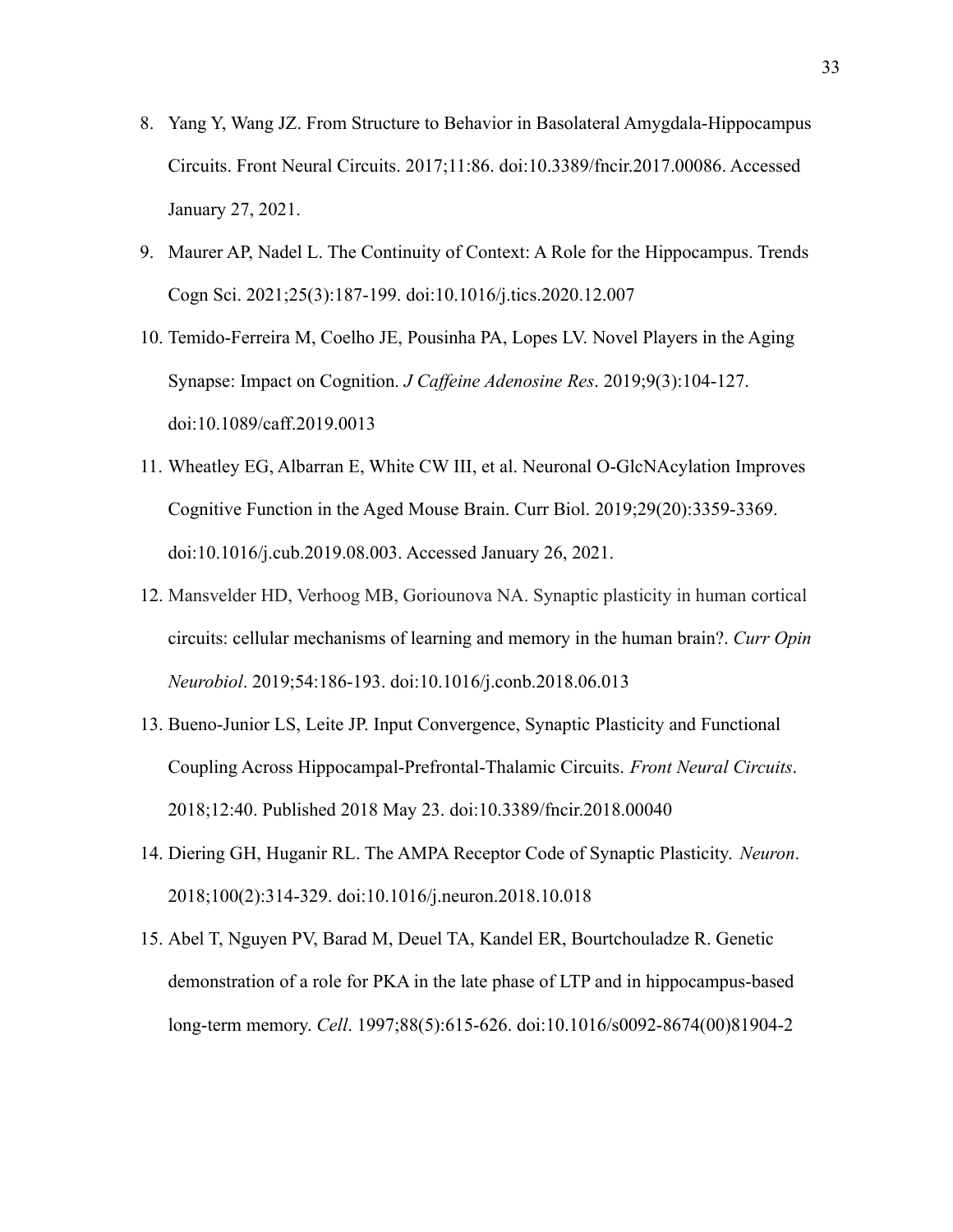- 16. Toda T, Parylak SL, Linker SB, Gage FH. The role of adult hippocampal neurogenesis in brain health and disease. *Mol Psychiatry*. 2019;24(1):67-87. doi:10.1038/s41380-018-0036-2
- 17. Tabatadze N, Huang G, May RM, Jain A, Woolley CS. Sex Differences in Molecular Signaling at Inhibitory Synapses in the Hippocampus. *J Neurosci*. 2015;35(32):11252-11265. doi:10.1523/JNEUROSCI.1067-15.2015
- 18. Heck AL, Thompson MK, Uht RM, Handa RJ. Sex-Dependent Mechanisms of Glucocorticoid Regulation of the Mouse Hypothalamic Corticotropin-Releasing Hormone Gene. *Endocrinology*. 2020;161(1):bqz012. doi:10.1210/endocr/bqz012
- 19. Gatta E, Lefebvre T, Gaetani S, et al. Evidence for an imbalance between tau O-GlcNAcylation and phosphorylation in the hippocampus of a mouse model of Alzheimer's disease. Pharmacological Research. 2016;105:186-197. doi:10.1016/j.phrs.2016.01.006
- 20. Stewart LT, Khan AU, Wang K, et al. Acute increases in protein O-GlcNAcylation dampen epileptiform activity in hippocampus. J Neurosci. 2017;37(34):8207-8215. doi:10.1523/JNEUROSCI.0173-16.2017
- 21. Bauer C, Göbel K, Nagaraj N, et al. Phosphorylation of TET proteins is regulated via O-GlcNAcylation by the O-linked N-acetylglucosamine transferase (OGT). J Biol Chem. 2015;290(8):4801-4812. doi:10.1074/jbc.M114.605881
- 22. Akan I, Olivier-Van Stichelen S, Bond MR, Hanover JA. Nutrient-driven O-GlcNAc in proteostasis and neurodegeneration. *J Neurochem*. 2018;144(1):7-34. doi:10.1111/jnc.14242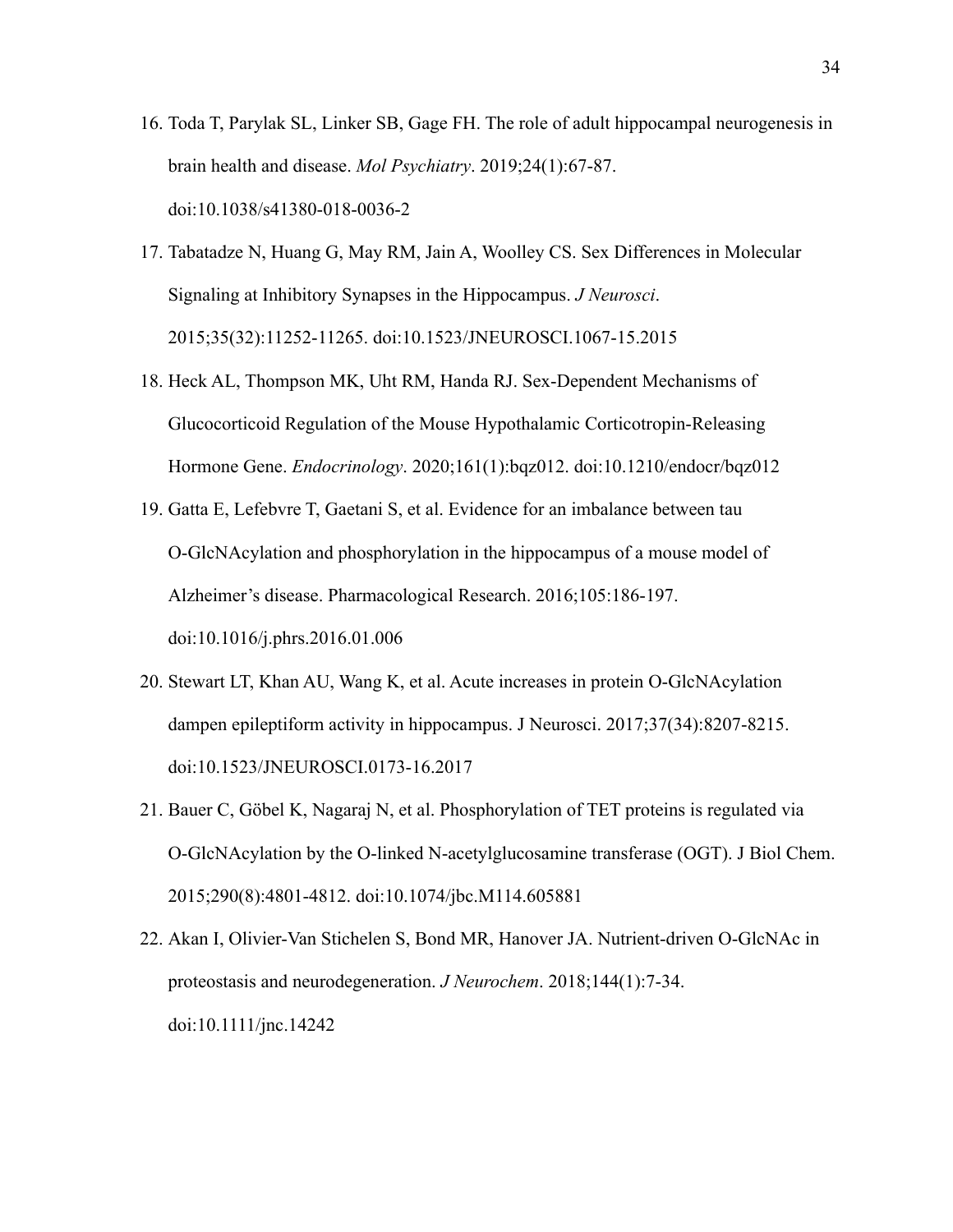- 23. Gatta E, Lefebvre T, Gaetani S, et al. Evidence for an imbalance between tau O-GlcNAcylation and phosphorylation in the hippocampus of a mouse model of Alzheimer's disease. Pharmacological Research. 2016;105:186-197. doi:10.1016/j.phrs.2016.01.006
- 24. Erickson JR, Pereira L, Wang L, et al. Diabetic hyperglycaemia activates CaMKII and arrhythmias by O-linked glycosylation. Nature. 2013;502(7471):372-376. doi:10.1038/nature12537
- 25. Western Blotting. Millipore Sigma. Updated 2021. Accessed October 1, 2021. https://www.sigmaaldrich.com/US/en/applications/protein-biology/western-blotting
- 26. Introduction to SDS-PAGE Separation of Proteins Based on Size. Millipore Sigma. Updated 2021. Accessed October 1, 2021. https://www.sigmaaldrich.com/US/en/ technical-documents/protocol/ protein-biology/gel-electrophoresis/sds-page.
- 27. Meftahi, GH, Bahari, Z, Zarei Mahmoudabadi, A, Iman, M, Jangravi, Z. Applications of western blot technique: From bench to bedside. *Biochem Mol Biol Educ*. 2021; 49: 509– 517. <https://doi.org/10.1002/bmb.21516>
- 28. Das AT, Tenenbaum L, Berkhout B. Tet-On Systems For Doxycycline-inducible Gene Expression. *Curr Gene Ther*. 2016;16(3):156-167. doi:10.2174/1566523216666160524144041
- 29. Cell Lysis and Protein Extraction for Western Blotting. Millipore Sigma. Updated 2021. Accessed October 1, 2021. https://www.sigmaaldrich.com/US/en/ technical-documents/protocol/protein-biology/western-blotting/sample- preparation.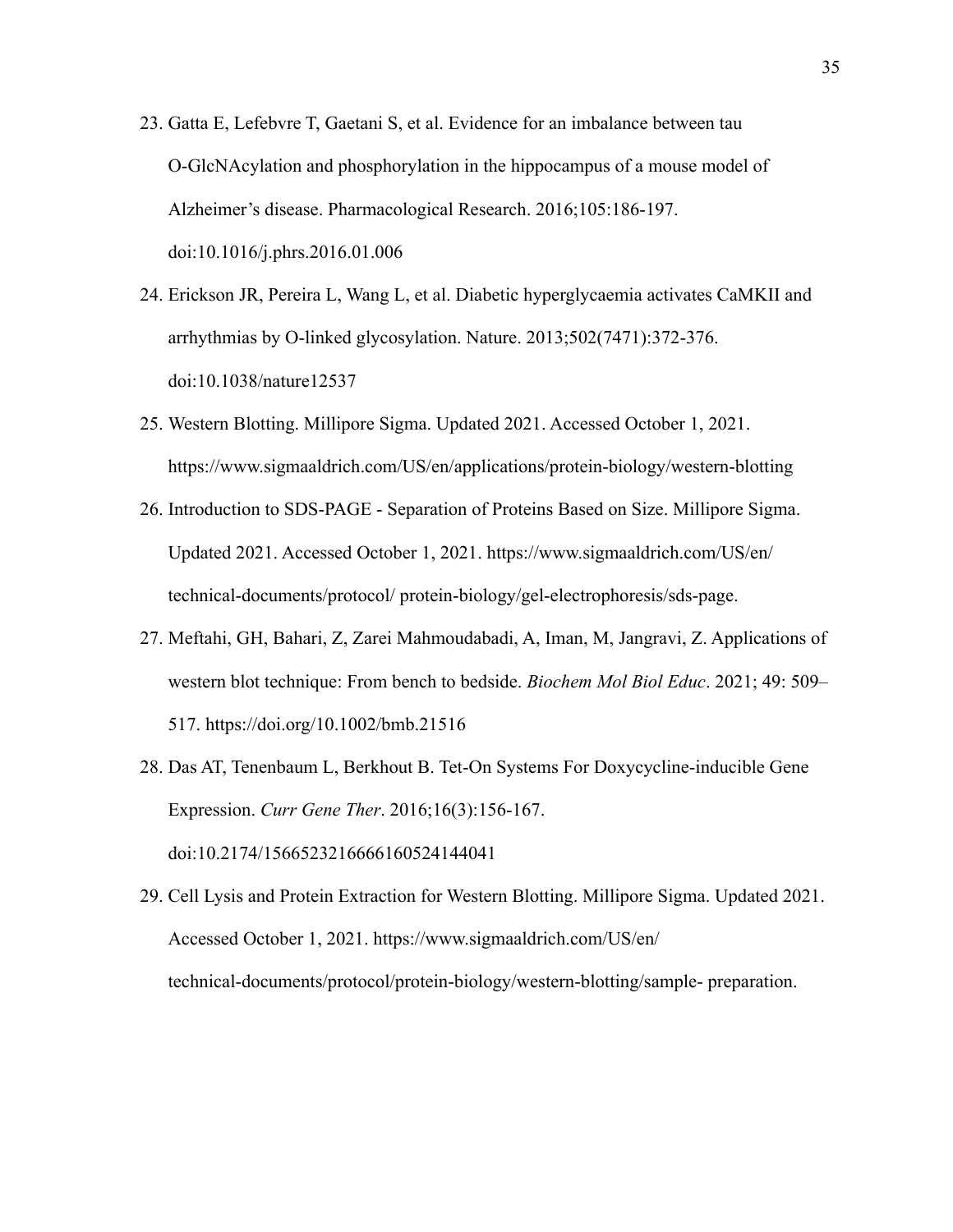- 30. Protein Electrophoresis Reagents and Buffers. ThermoFisher. Accessed October 1, 2021. [https://www.thermofisher.com/us/en/home/life-science/protein- biology/](https://www.thermofisher.com/us/en/home/life-science/protein-biology/protein-gel-electrophoresis/protein-electrophoresis-buffers-reagents.html) [protein-gel-electrophoresis/protein-electrophoresis-buffers-reagents. Html.](https://www.thermofisher.com/us/en/home/life-science/protein-biology/protein-gel-electrophoresis/protein-electrophoresis-buffers-reagents.html)
- 31. Mini-PROTEAN® Tetra Handcast Systems. Bio-Rad. Updated 2021. Accessed October 1, 2021. https://www.bio-rad.com/en-us/product/mini-protean-tetra- handcast-systems? ID=N3F2W9KG4.
- 32. Anti-OGT / O-Linked N-Acetylglucosamine Transferase antibody (ab96718). Abcam. 2022. Accessed March 22, 2022. https://www.abcam.com/ogt--o-linked-n-acetyl glucosamine-transferase-antibody-ab96718.html
- 33. Anti-beta Actin antibody [mAbcam 8226] Loading Control (ab8226). Abcam. 2022. Accessed March 22, 2022. https://www.abcam.com/beta-actin-antibody-mabcam-8226 loading-control-ab8226.html
- 34. Recombinant Anti-MGEA5/OGA antibody [EPR7154(B)] (ab124807). Abcam. 2022. Accessed March 22, 2022. https://www.abcam.com/mgea5oga-antibody-epr7154b-ab 124807.html
- 35. HRP Anti-O-Linked N-Acetylglucosamine antibody [RL2] (ab201995). Abcam. 2022. Accessed March 22, 2022. https://www.abcam.com/hrp-o-linked-n-acetylglucosamineantibody-rl2-ab201995.html